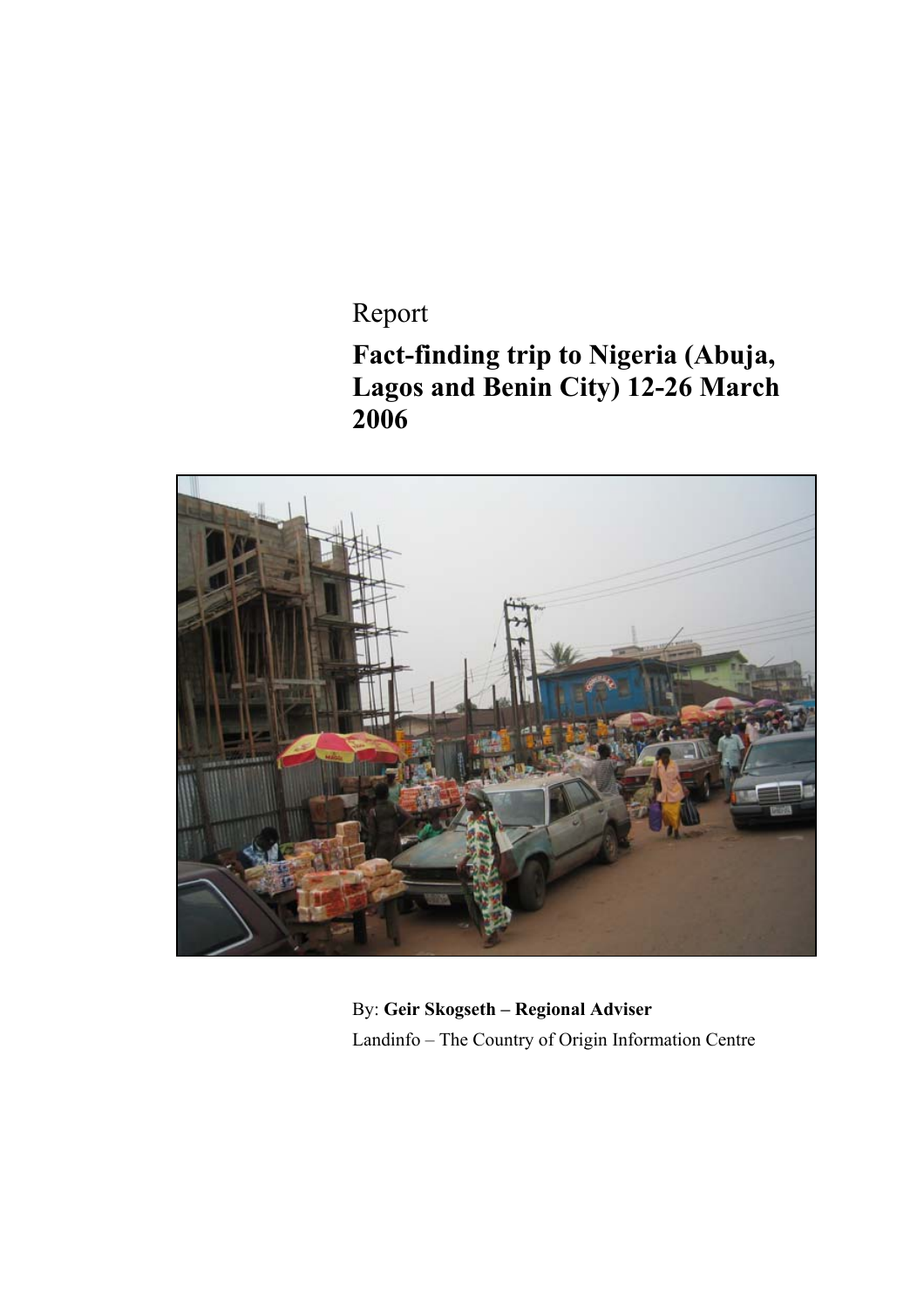The Country of Origin Information Centre (Landinfo) is an independent body that collects and analyses information on current human rights situations and issues in foreign countries. It provides the Norwegian Directorate of Immigration (Utlendingsdirektoratet – UDI), Norway's Immigration Appeals Board (Utlendingsnemnda – UNE) and the Norwegian Ministry of Labour and Social Inclusion (Arbeids- og inkluderingsdepartementet – AID) with the information they need to perform their functions.

The reports produced by Landinfo are based on information from both public and non-public sources. The information is collected and analysed in accordance with source criticism standards. When, for whatever reason, a source does not wish to be named in a public report, the name is kept confidential.

Landinfo's reports are not intended to suggest what Norwegian immigration authorities should do in individual cases; nor do they express official Norwegian views on the issues and countries analysed in them.

#### © Landinfo 2006

**The material in this report is covered by copyright law. Any reproduction or publication of this report or any extract thereof other than as permitted by current Norwegian copyright law requires the explicit written consent of Landinfo.** 

For information on all of the reports published by Landinfo, please contact:

#### **Landinfo Country of Origin Information Centre**

Storgata 33A P.O. Box 8108 Dep NO-0032 Oslo Norway

Tel: +47 23 30 94 70 Fax: +47 23 30 90 00 E-mail: mail@landinfo.no Website: www.landinfo.no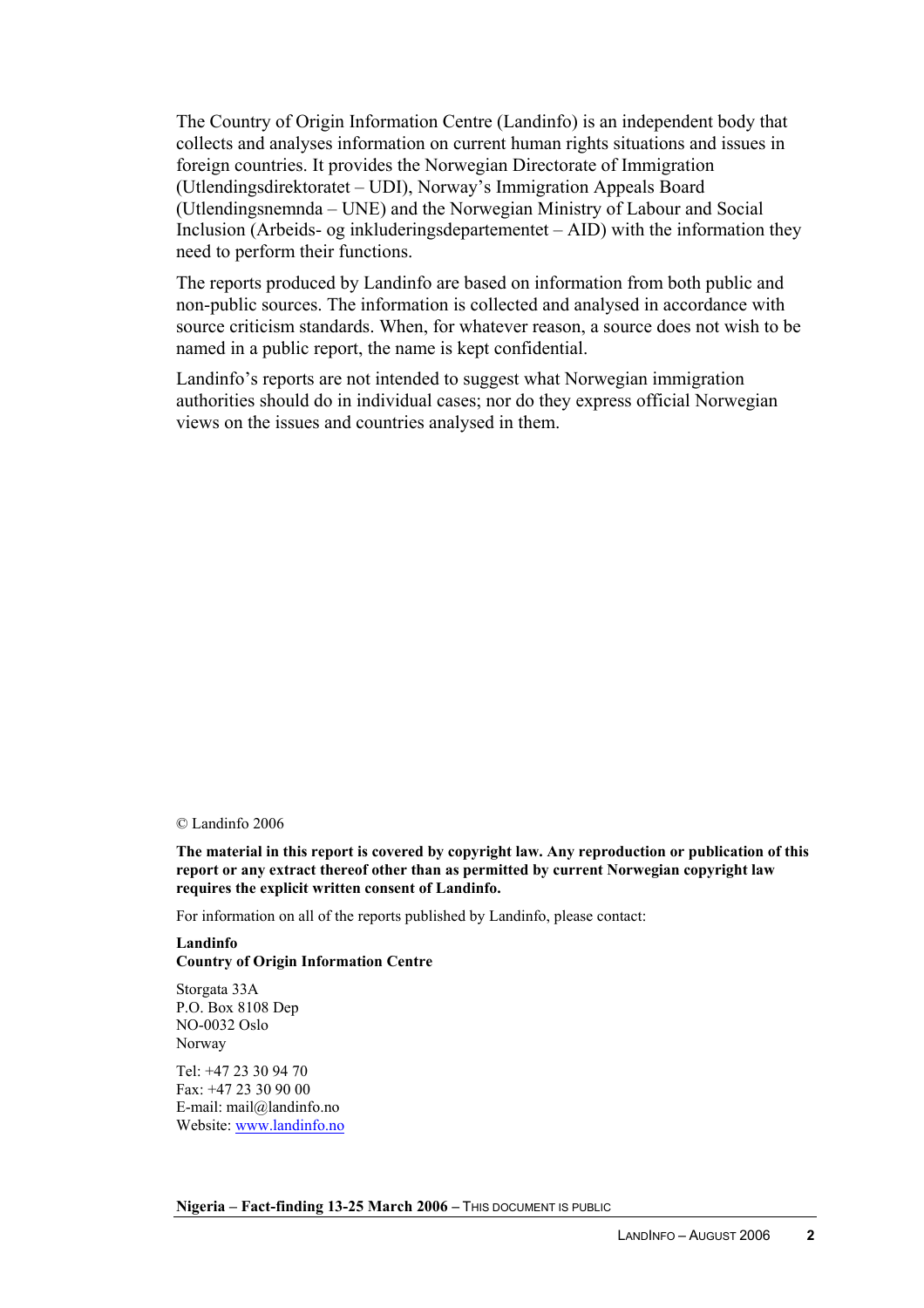## **Contents**

| 1. |                   |                                                                                   |  |
|----|-------------------|-----------------------------------------------------------------------------------|--|
| 2. |                   |                                                                                   |  |
|    | 2.1               |                                                                                   |  |
|    | 2.2               |                                                                                   |  |
|    | 2.2.1             |                                                                                   |  |
|    | 2.2.2             |                                                                                   |  |
|    | 2.3               |                                                                                   |  |
|    | 2.3.1             |                                                                                   |  |
|    | 2.4               |                                                                                   |  |
|    | 2.4.1             |                                                                                   |  |
|    | 2.4.2             |                                                                                   |  |
| 3. |                   |                                                                                   |  |
|    | 3.1<br>Nigeria 11 | Ethnic and religious balance as an underlying source of political tension in      |  |
|    | 3.1.1             | Ethnic balance and the question of rotation of the presidency between regions  12 |  |
|    | 3.1.2             |                                                                                   |  |
|    | 3.2               |                                                                                   |  |
|    | 3.2.1             |                                                                                   |  |
|    | 3.2.1.1           |                                                                                   |  |
|    | 3.2.1.2           |                                                                                   |  |
|    | 3.2.1.3           |                                                                                   |  |
|    | 3.2.1.4           |                                                                                   |  |
|    | 3.2.1.5           |                                                                                   |  |
|    | 3.2.1.6           | MASSOBs policy on asylum seekers claiming to be MASSOB supporters 16              |  |
|    | 3.2.2             |                                                                                   |  |
| 4. |                   | Issues related to "juju", traditional religion and traditions  18                 |  |
|    | 4.1               |                                                                                   |  |
|    | 4.1.1             |                                                                                   |  |
|    | 4.2               |                                                                                   |  |
|    | 4.3               |                                                                                   |  |
|    | 4.4               |                                                                                   |  |
| 5. |                   |                                                                                   |  |
|    | 5.1               |                                                                                   |  |
|    | 5.2               |                                                                                   |  |
|    |                   |                                                                                   |  |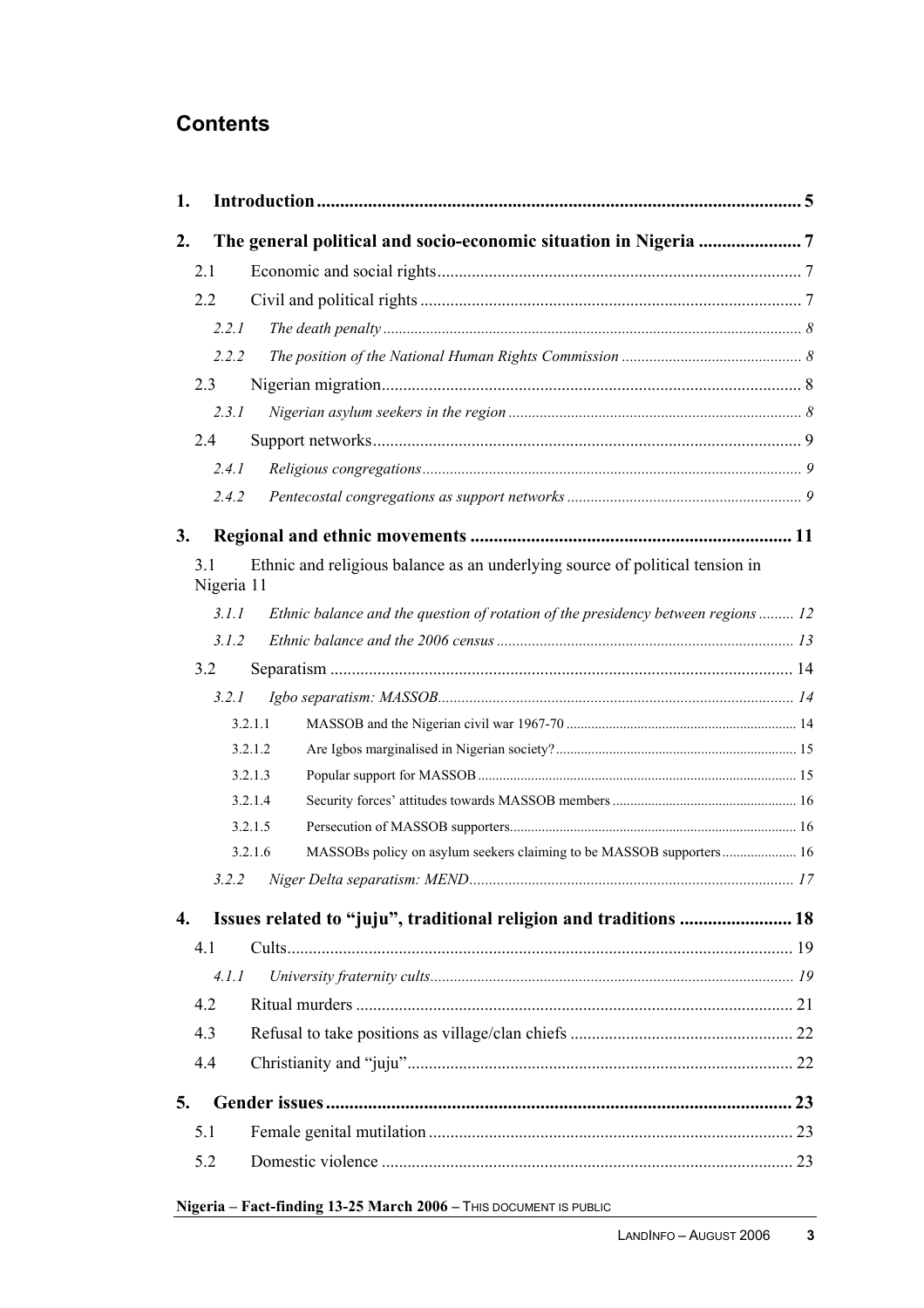| 5.3   |  |
|-------|--|
| 6.    |  |
| 6.1   |  |
| 6.1.1 |  |
| 6.1.2 |  |
| 6.1.3 |  |
| 6.1.4 |  |
| 6.1.5 |  |
| 6.2   |  |
| 6.2.1 |  |
| 6.2.2 |  |
| 6.2.3 |  |
| 6.2.4 |  |
| 6.3   |  |
| 6.3.1 |  |
| 6.3.2 |  |
| 6.3.3 |  |
| 7.    |  |
| 7.1   |  |
| 7.2   |  |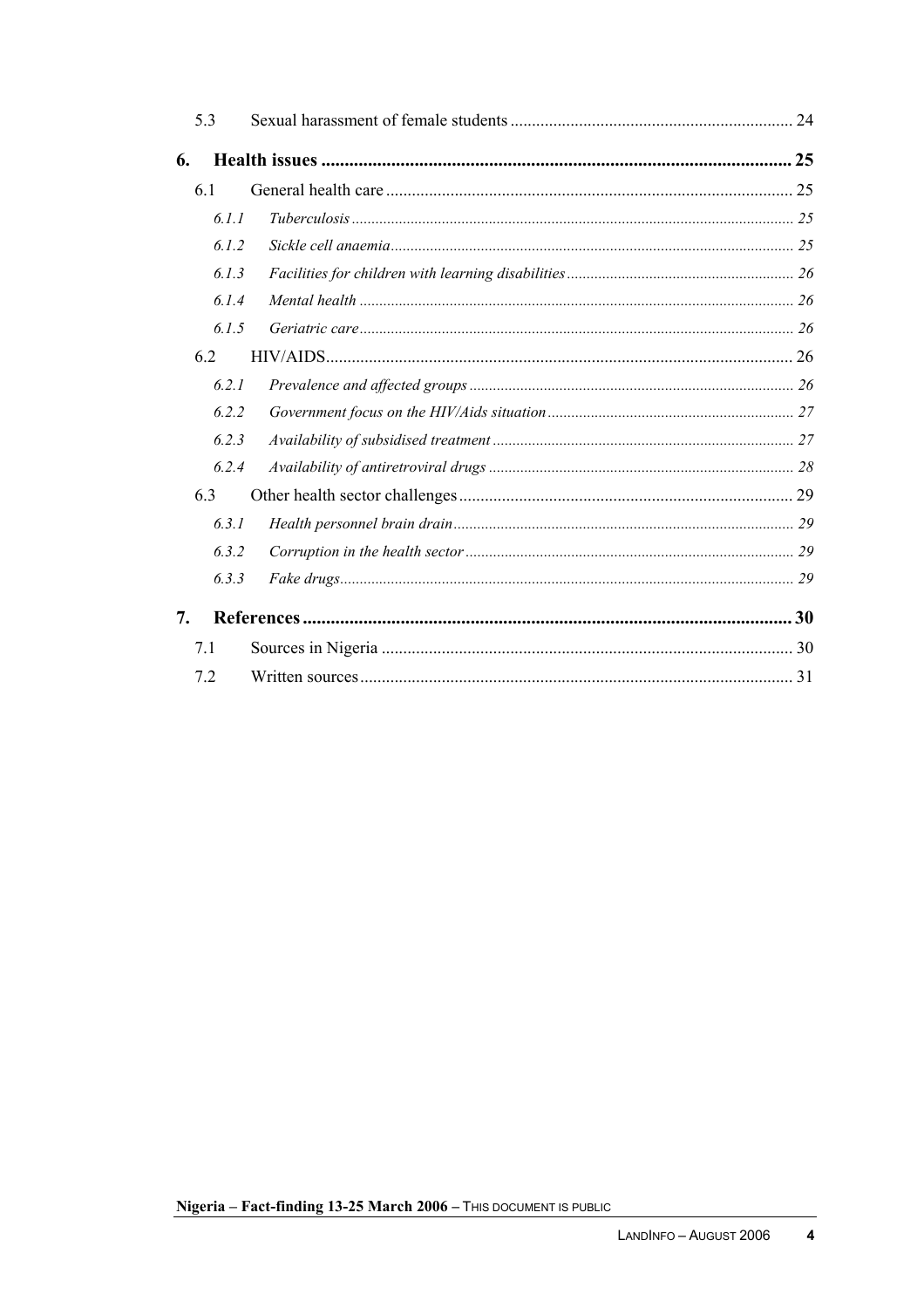## **1. INTRODUCTION**

This report is based on information gathered during a fact-finding trip to Nigeria 12- 26 March 2006. The first part of the trip (12-16 March) was arranged by the Ministry of Foreign Affairs and led by Senior Adviser Tove Skarstein, Coordinator for Human Trafficking Issues at the ministry, and was focused on the issue of human trafficking of Nigerians to prostitution in Norway. The other members of the delegation were Director Liv Jessen and Cultural Mediator Patricia Akinyemi from ProSentret.<sup>1</sup> Helge Årsvoll from Kirkens Bymisjon Stavanger, Adviser Ingrid Olram from the Norwegian Directorate of Migration,<sup>2</sup> Adviser Bent Skogen from the Immigration Appeals Board<sup>3</sup> and Regional Adviser Geir Skogseth from Landinfo - The Country of Origin Information Centre. The information on the issue of human trafficking has been published in a separate report.<sup>4</sup>

The delegation from the Norwegian immigration authorities – Adviser Ingrid Olram, Adviser Bent Skogen and Regional Adviser Geir Skogseth – remained in Nigeria until 26 March to look into issues concerning Nigerian asylum seekers, and this is the focus of this fact-finding report.

Norwegian immigration authorities conducted a similar fact-finding to Nigeria in February 2004.<sup>5</sup> The number of asylum seekers from Nigeria to Norway saw a rise until 2003, but has since decreased significantly:





<sup>1</sup> www.prosentret.no

 $\overline{a}$ 

 $2$  www.udi.no

<sup>3</sup> www.une.no

<sup>4</sup> See Skogseth 2006.

<sup>5</sup> See Skogseth 2004.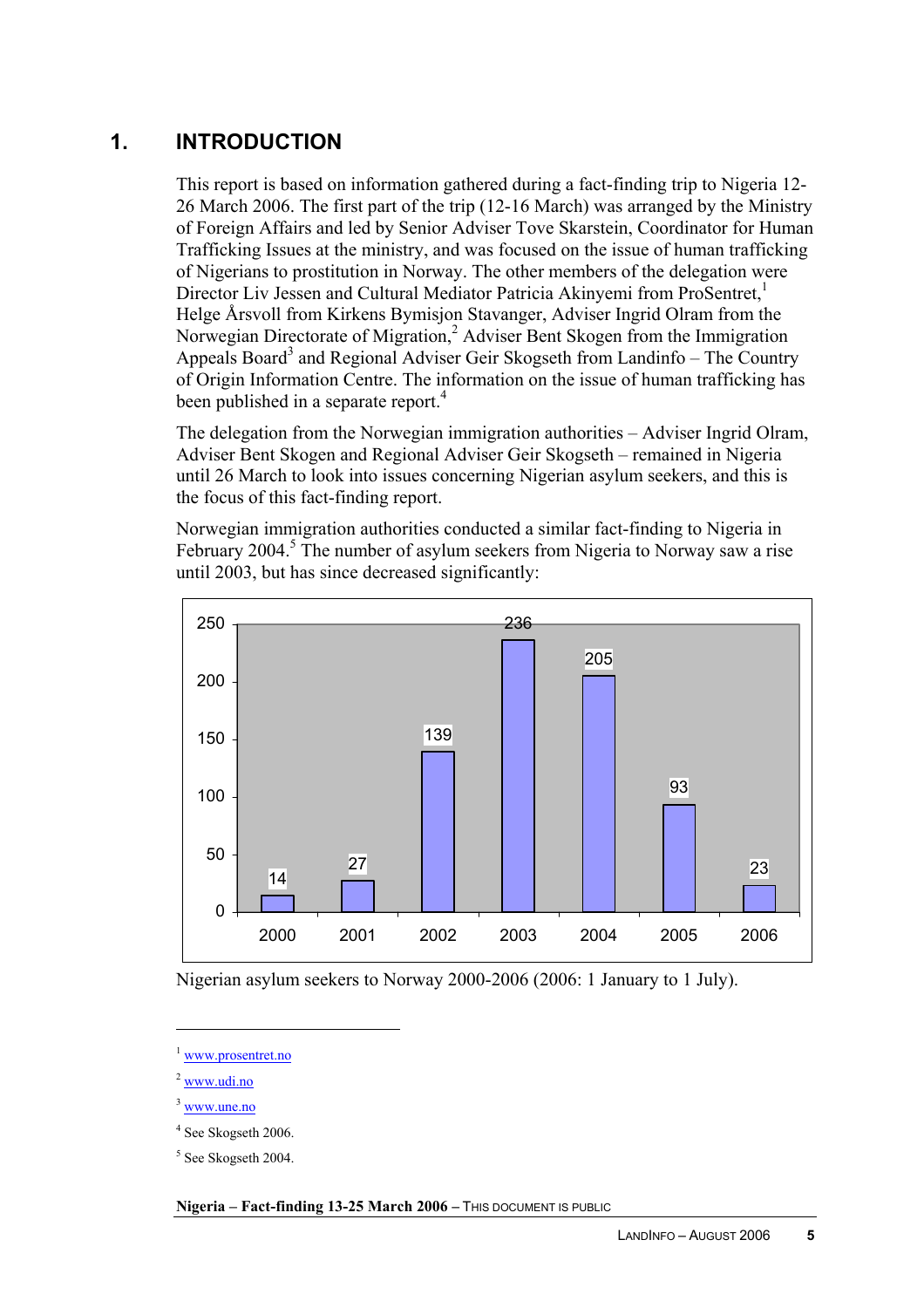The decrease in the number of Nigerian asylum seekers to Norway since 2004 generally reflects a drop in the number of asylum seekers both in Norway and in the rest of Europe in general over this period. It is difficult to say if it has any relation to the current situation in Nigeria. The decrease notwithstanding, Nigerian asylum claims remain unusually varied considering the relatively low number of arrivals to Norway – the claims have also changed focus over time. Therefore, assessing Nigerian asylum applications remains a challenge for the immigration authorities in Norway.

The purpose of the trip was to collect information with relevance for the processing of asylum applications presented by Nigerians in Norway, and as a consequence, the report concentrates on issues related to certain important asylum claims, such as regional and ethnic movements, issues related to *juju* and traditional religion, gender and health issues. Topics which are important in a Nigerian human rights context, but which do not feature in asylum claims submitted by Nigerians in Norway, are only discussed briefly or left out of the report.

It was decided in advance that the report would be made public. All sources were informed of this during the meetings. Some sources asked not to be quoted directly in the report on some or all issues we discussed during the meetings, and this has been respected while writing the report. All sources agreed to be listed in the References section of the report.

The meetings were arranged through invaluable assistance from the Royal Norwegian Embassy in Abuja. I would especially like to thank First Secretary Jens Grøndahl for his considerable work in setting up meetings and logistics ahead of and during our trip to Nigeria.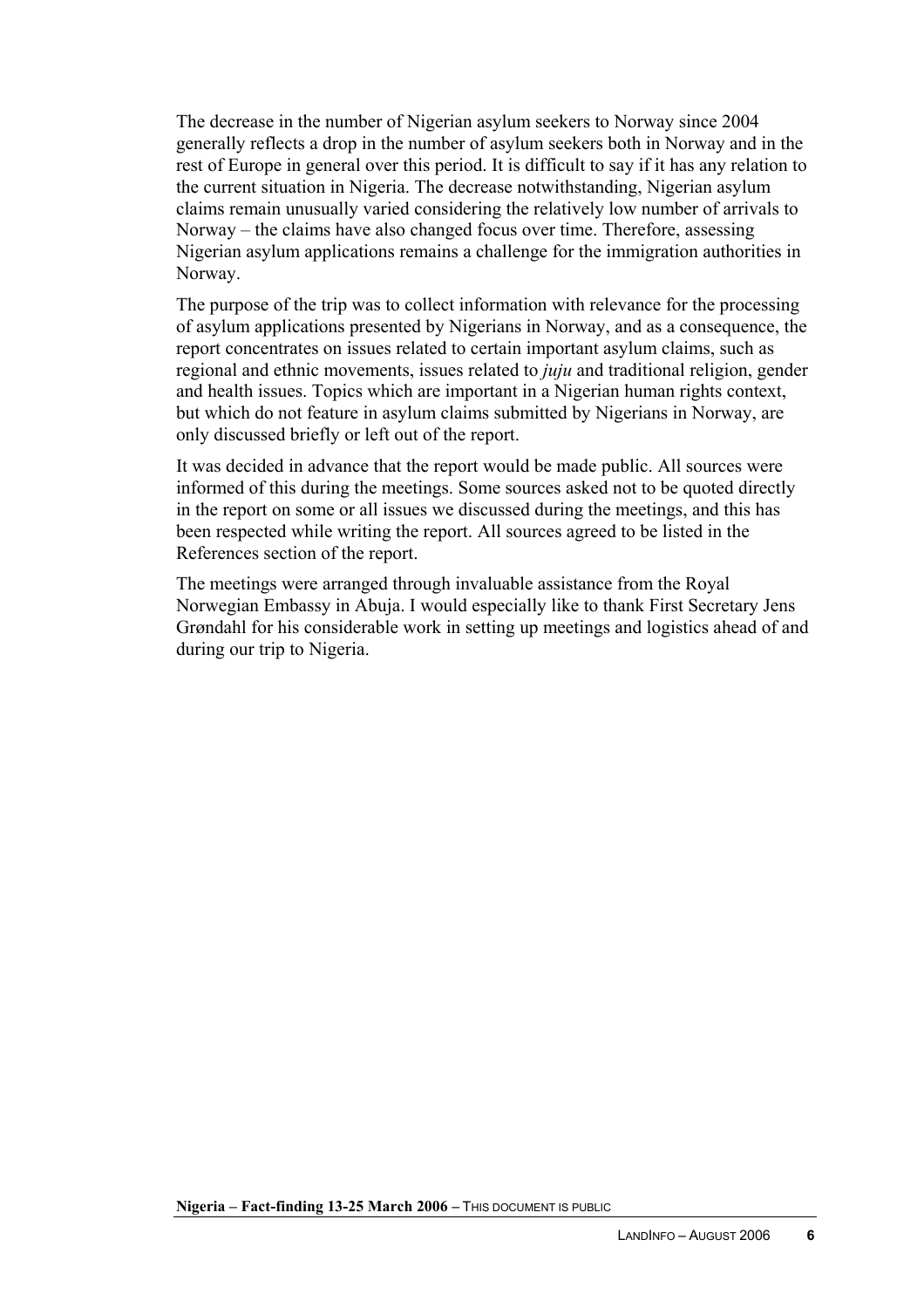## **2. THE GENERAL POLITICAL AND SOCIO-ECONOMIC SITUATION IN NIGERIA**

As one of our main sources professor Abengowe, put it: «The sheer size of Nigeria's population makes for big numbers in general,» i.e. even an issue which concerns a relatively small percentage of Nigerians does have implications for a large number of people. The frustration with the slow pace in development of infrastructure, widespread corruption, crime and general disintegration is considerable. Disturbances and violence between different groups – often along ethnic and/or religious lines – continue to erupt regularly, and the very unstable situation in the oil producing areas of the Niger Delta is a source of escalating worry. 2007 will see presidential elections in the country, and contenders for the presidential post have already started to position themselves. Meanwhile, the economy is boosted by increased income from the oil sector.

### **2.1 ECONOMIC AND SOCIAL RIGHTS**

Bukhari Bello, executive secretary of the National Human Rights Commission (NHRC), stated that the commission's main focus is on economic and social rights:

*Most problems that Nigerians experience are due to widespread poverty as a result of bad governance and squandering of resources. There is a clear lack of good governance, and resources are not channelled correctly. The irony is that there was more accountability during the military dictatorship than there is under Nigerian democracy now.* 

*Because of the federal structure, the Nigerian states have wide autonomy, and there is little accountability. In principle, local government should be closer to the people, but local authorities relocate very little resources to the population – there is no reception of funds on the ground level. The educational system, the health sector and general poverty alleviation are all still in crisis – and these issues are not addressed properly.* 

### **2.2 CIVIL AND POLITICAL RIGHTS**

According to Bukhari Bello (NHRC), there is generally free expression in Nigeria, with some exceptions, like criticism of the State Security Services (SSS): «When we see examples of the SSS reacting against criticism in the media, it reminds us of the military dictatorship.» Still, generally speaking, he was of the opinion that the newspapers are free to criticise on most issues.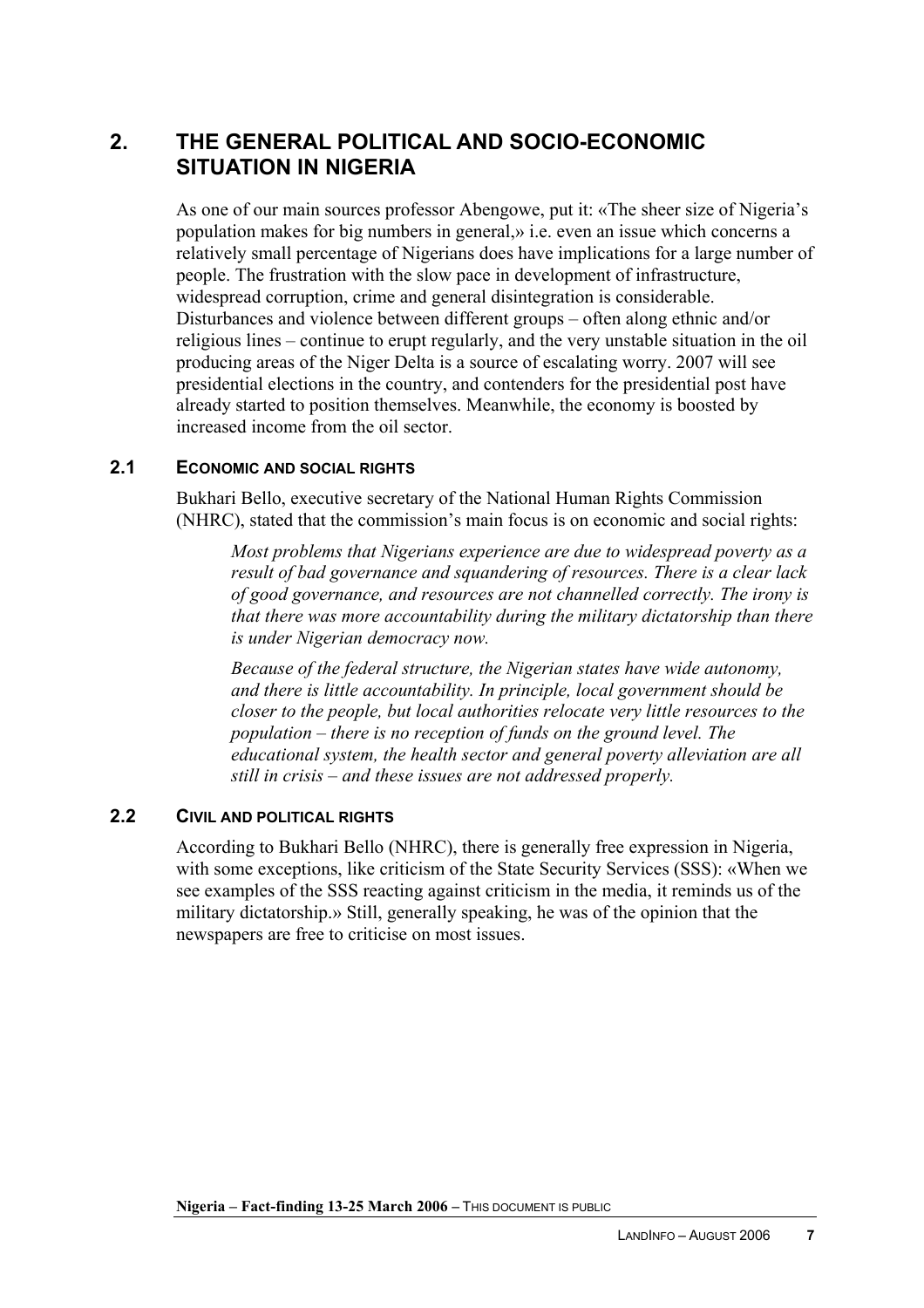### **2.2.1 The death penalty**

The issue of the death penalty continues to be a priority for the National Human Rights Commission. Bukhari Bello (NHRC) stated that «there seems to be an unofficial moratorium on executions.» According to Tony Ojukwu, Deputy Director of the National Human Rights Commission (NHRC), the commission's National Study Group recommended an official moratorium to reflect the "unofficial" one in October 2004. So far, such an official moratorium has not been implemented. Complete abolition of the death penalty remains a long-term aim: «however, this involves a constitutional amendment, so it will take time,» Bukhari Bello (NHRC) said.

The last execution in Nigeria was the hanging of Ken Saro-Wiwa and eight fellow MOSOP<sup>6</sup> activists in November 1995. According to Amnesty International, death sentences were passed in Nigeria during both  $2004$  and  $2005^7$  – thus the number of people currently awaiting capital punishment in the country is increasing.

## **2.2.2 The position of the National Human Rights Commission**

Bukhari Bello (NHRC) explained that the commission is sponsored by the government, but formally independent. He told us that so far, he has never experienced any serious confrontations with government figures because of the commission "going too far", but stated that the lack of adequate funding for the commission's work was clearly a way of interfering with them.

### **2.3 NIGERIAN MIGRATION**

Nigerian emigration is considerable, and there are large Nigerian diaspora communities in many countries in West Africa, as well as in South Africa, Europe, USA, Canada and the Arabian Gulf Countries. Large numbers of Nigerians continue to see emigration as a tempting prospect for improving their own lives and the financial situation of their families. Poor Nigerians generally move within the country or the region, whereas more well off Nigerians have more distant goals: Europe and North America for southern Nigerians, and Arab countries for northerners.

### **2.3.1 Nigerian asylum seekers in the region**

One indication of the conflict level in a country can be the number of people who choose to take refuge in neighbouring countries.

Alphonse Malanda, UNHCR representative for Nigeria and ECOWAS, stated that only very few Nigerians have applied for refugee status at UNHCR offices in neighbouring countries, the main exception being a large group who crossed into Cameroon after riots in Taraba and Benue states in 2000. Voluntary repatriation for this group came to an end in December 2005.

<sup>&</sup>lt;sup>6</sup> Movement for the Survival of the Ogoni People.

<sup>7</sup> See Amnesty International 2005 and 2006.

**Nigeria – Fact-finding 13-25 March 2006** – THIS DOCUMENT IS PUBLIC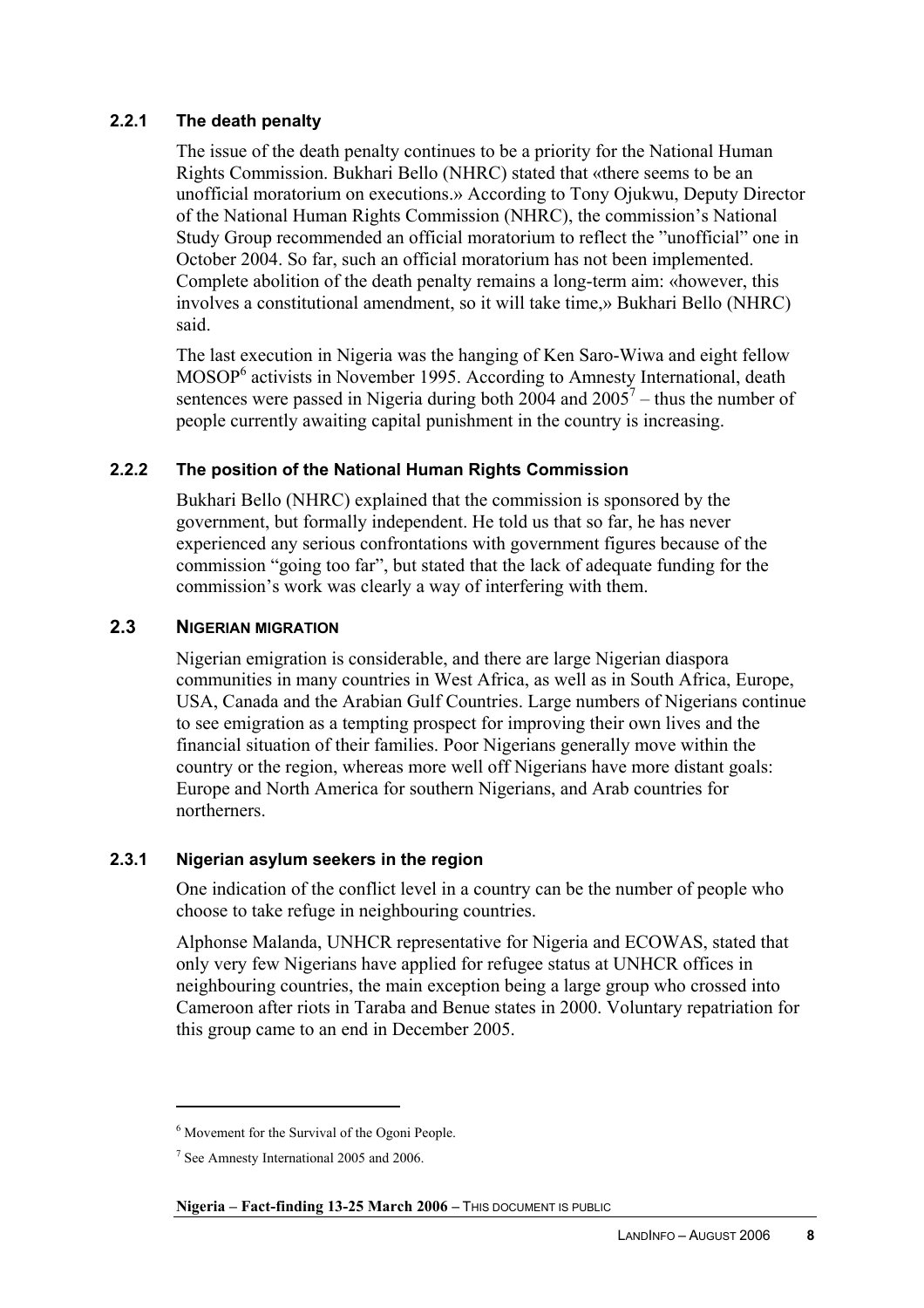#### **2.4 SUPPORT NETWORKS**

In a country without a welfare system, people mainly rely on their immediate and extended family in times of need and crisis. Even though several sources stated that family ties seem less binding today than they used to, people generally have few others they can rely on. As long as other support networks are limited, most people do try to maintain close ties with relatives in order not to jeopardise this network for times when they may have to rely on their help. Therefore, most Nigerian migrant – both inside Nigeria and outside – keep in close touch with relatives in their place of origin in Nigeria. Nigerians living in other parts of Nigeria than their place of origin also tend to go back to the villages where they have extended family regularly to maintain such ties – that may be crucial in times of crisis.

Relying on immediate and extended family is not the only option, however – many Nigerians try to establish other support networks that may complement or (in some cases) replace the extended family. Examples of such support networks are religious  $congregation$ s, religious organisations, age grades/sets, $\frac{8}{3}$  political organisations, charities, secret societies and guilds. Many such organisations are expected to aid their members in ways that would be fairly unusual in a European context. For instance, it would not be very unusual for a grassroot level member of a political group to appeal to the local leader of the organisation for financial assistance towards a child's hospital bill and the like.

Support networks like these may be limited to a certain ethnic group, but not necessarily.

#### **2.4.1 Religious congregations**

 $\overline{a}$ 

Religious affiliation continues to be an issue evoked regularly in Nigeria, especially in situations of political conflict where people want to mobilise others on their side. However, an issue rarely mentioned in reports on Nigeria is the source of support religious congregations can be for ordinary Nigerians – and not only on a spiritual level. Religious congregations are also important networks and sources of assistance in times of need. Note that Christian and Muslim congregations generally consider the ethnicity of congregation members to be irrelevant.

### **2.4.2 Pentecostal congregations as support networks**



<sup>8</sup> In anthropology, an age set is a social category or corporate social group, consisting of people of similar age, who have a common identity, maintain close ties over a prolonged period, and together pass through a series of age-related statuses. This is in contrast to an age grade, through which people pass individually over time.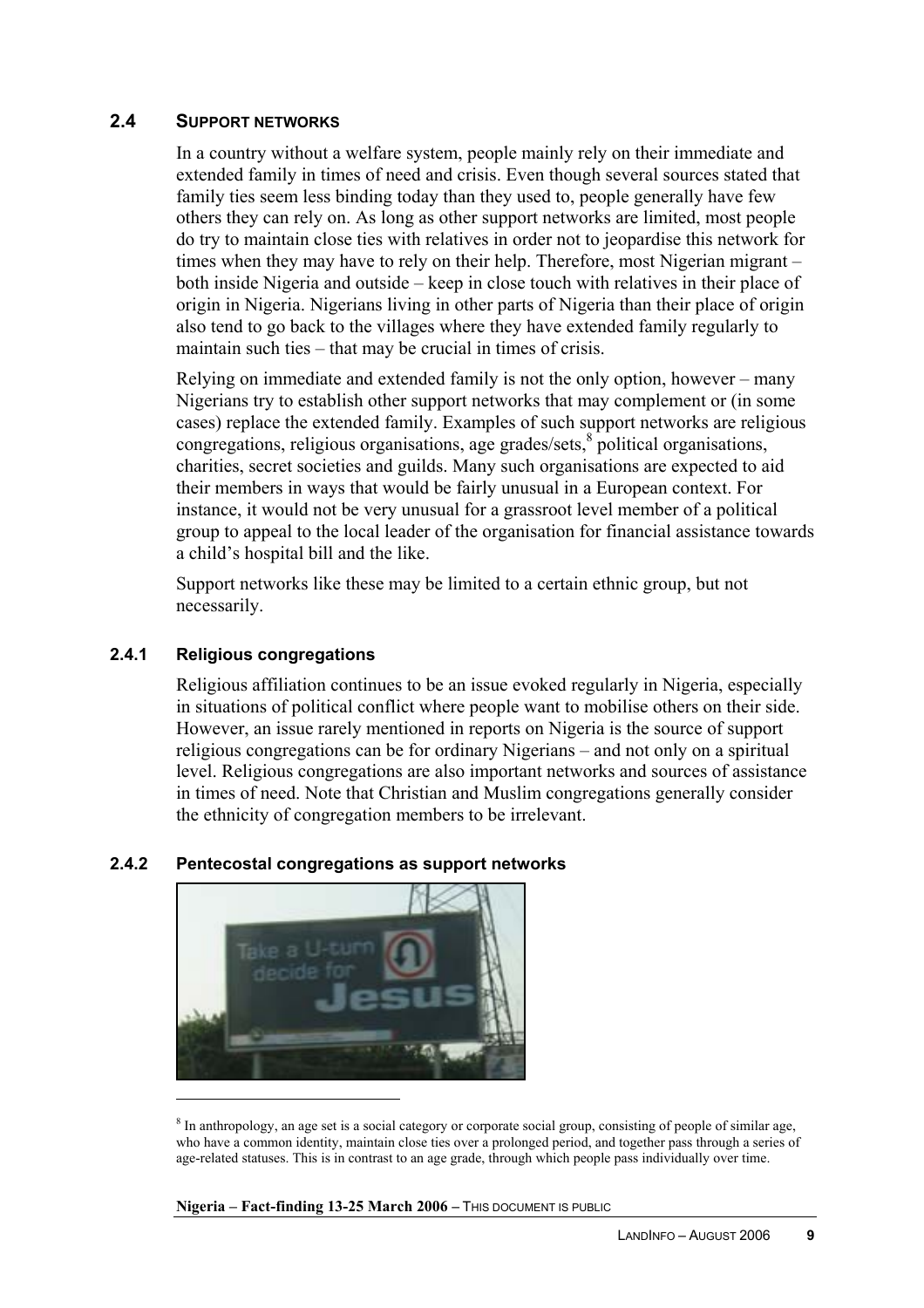One of the most important developments in the religious sphere in Nigeria has been the enormous growth of the charismatic Pentecostal movement has experienced since the early  $1970s.<sup>9</sup>$ 

The delegation attended the third Sunday service of the Good Tidings Bible Church International in Abuja on 19 March, and met with Pastor Dayo Olutayo after the service. Pastor Olutayo focused on «solidarity between brothers and sisters» in his congregation. He saw his church as a family, with the pastor as the father «who provides for the needs of his household. And the head of the family has a responsibility in times of trouble.» He interpreted his role as a pastor as someone who should enlighten the congregation to deal with their problem through spiritual guidance: «We believe that problems stem from unseen influence from the evil forces.» However, his solution was mainly to help people help themselves:

*We can help through the church by teaching people to be dilligent in their work. We do job training, as we want to bring out people's potential and talents, make them use their own hands to work. Some people we help financially, but people have taken advantage of that and misused the resources, so now we try to finance ideas, we don't give money directly to people any longer. We want the aid to be lasting.* 

In his service, Pastor Olutayo focused on *negative family structures* – «inherited behaviour and medical patterns, problems recurring over generations» – using God's word to break these structures. This highlights a phenomenon where the religious congregation may not only complement someone's family network, but in some cases even replace them. In discussing pentecostalism in the neighbouring anglophone western province of Cameroon, Akoko Robert Mbe has pointed out the following:

*Some [members of charismatic pentecostal congregations] do not associate with family members considered 'unbelievers' and as such have no financial obligations towards their own needy ones, despite the African extended family structure in which members are usually mobilized to assist everyone. This abstention reduces their financial burden as compared to those who have to provide for such things.* (Mbe 2002:372)

Thus, joining a pentecostal congregation can in some cases also be a strategy to avoid obligations towards the extended family. Though it also involves new obligations towards members of the congregation, these are generally not as much of a burden as the obligations towards one's own extended family.

**Nigeria – Fact-finding 13-25 March 2006** – THIS DOCUMENT IS PUBLIC

<sup>&</sup>lt;sup>9</sup> Religious revival and islamist trends among Nigerian Muslims can be seen as a parallel phenomenon. However, as most Nigerian asylum seekers come from ethnic groups with origins in southern Nigeria and are predominantly Christian, changes in religious trends among Nigerian Muslims will not be discussed in this report.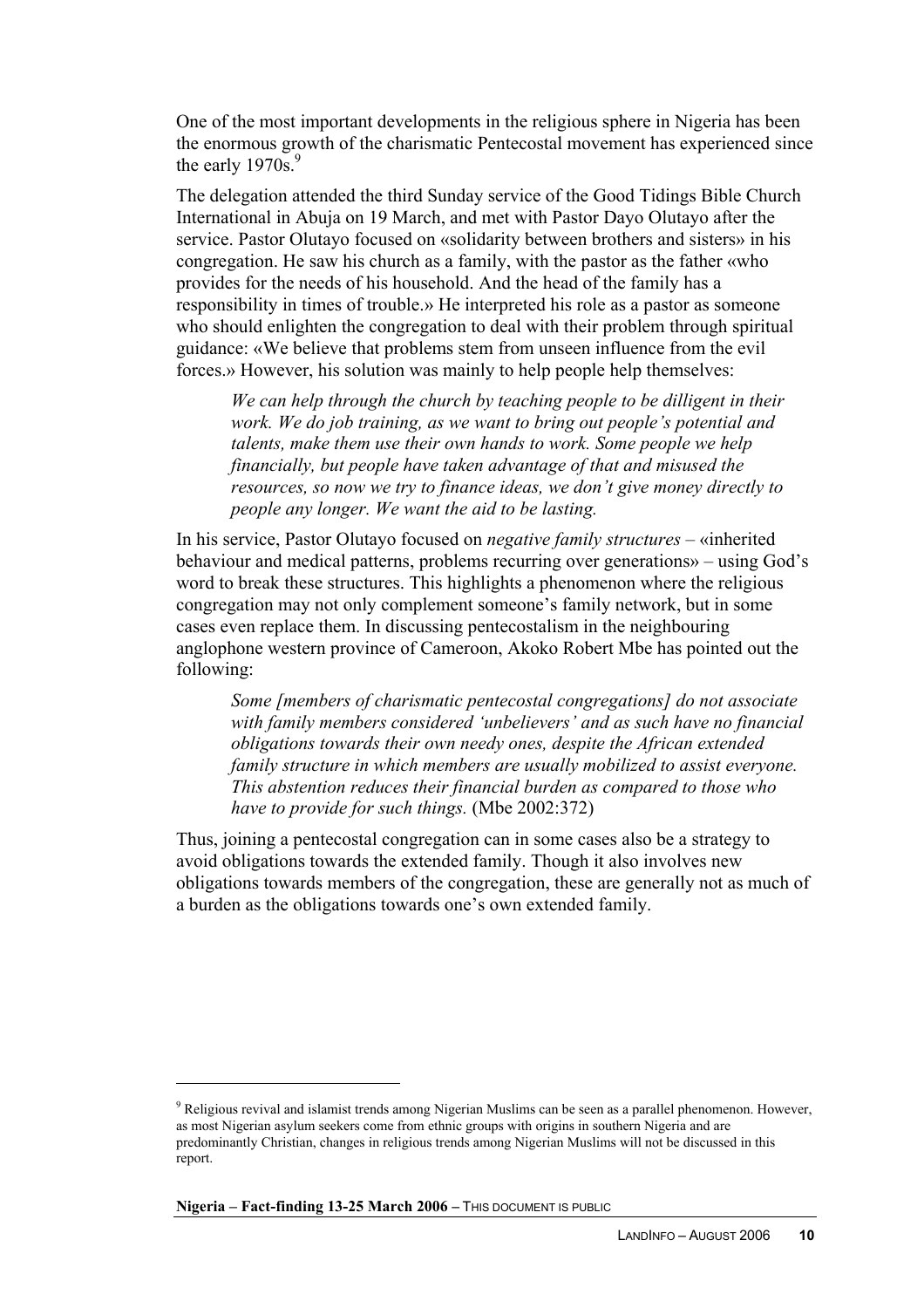## **3. REGIONAL AND ETHNIC MOVEMENTS**

#### **3.1 ETHNIC AND RELIGIOUS BALANCE AS AN UNDERLYING SOURCE OF POLITICAL TENSION IN NIGERIA**

In principle, Nigerian politicians and political parties cannot champion group interests when these are based on ethnicity, religion or regional origin. According to article 222 of the Nigerian constitution of 1999, paragraphs b and e, establishing political parties on basis of ethnicity, religion or regional origin is not allowed:

*No association by whatever name called shall function as a political party, unless -* 

- *(a) the names and addresses of its national officers are registered with the Independent National Electoral Commission;*
- *(b) the membership of the association is open to every citizen of Nigeria irrespective of his place of origin, circumstance of birth, sex, religion or ethnic grouping;*
- *(c) a copy of its constitution is registered in the principal office of the Independent National Electoral Commission such form as may be prescribed by the Independent National Electoral Commission;*
- *(d) any alteration in its registered constitution is also registered in the principal office of the Independent National Electoral Commission within thirty days of the making, of such alteration',*
- *(e) the name of the association, its symbol or logo does not contain any ethnic or religious connotation or give the appearance that the activities of the association are confined to a part only of the geographical area of Nigeria; and*
- *(f) the headquarters of the association is situated in the Federal Capital Abuja.<sup>10</sup>*

 $\overline{a}$ 

 $10$  The Nigerian constitution is available from http://www.nigeria-

law.org/ConstitutionOfTheFederalRepublicOfNigeria.htm [accessed 25 April 2006].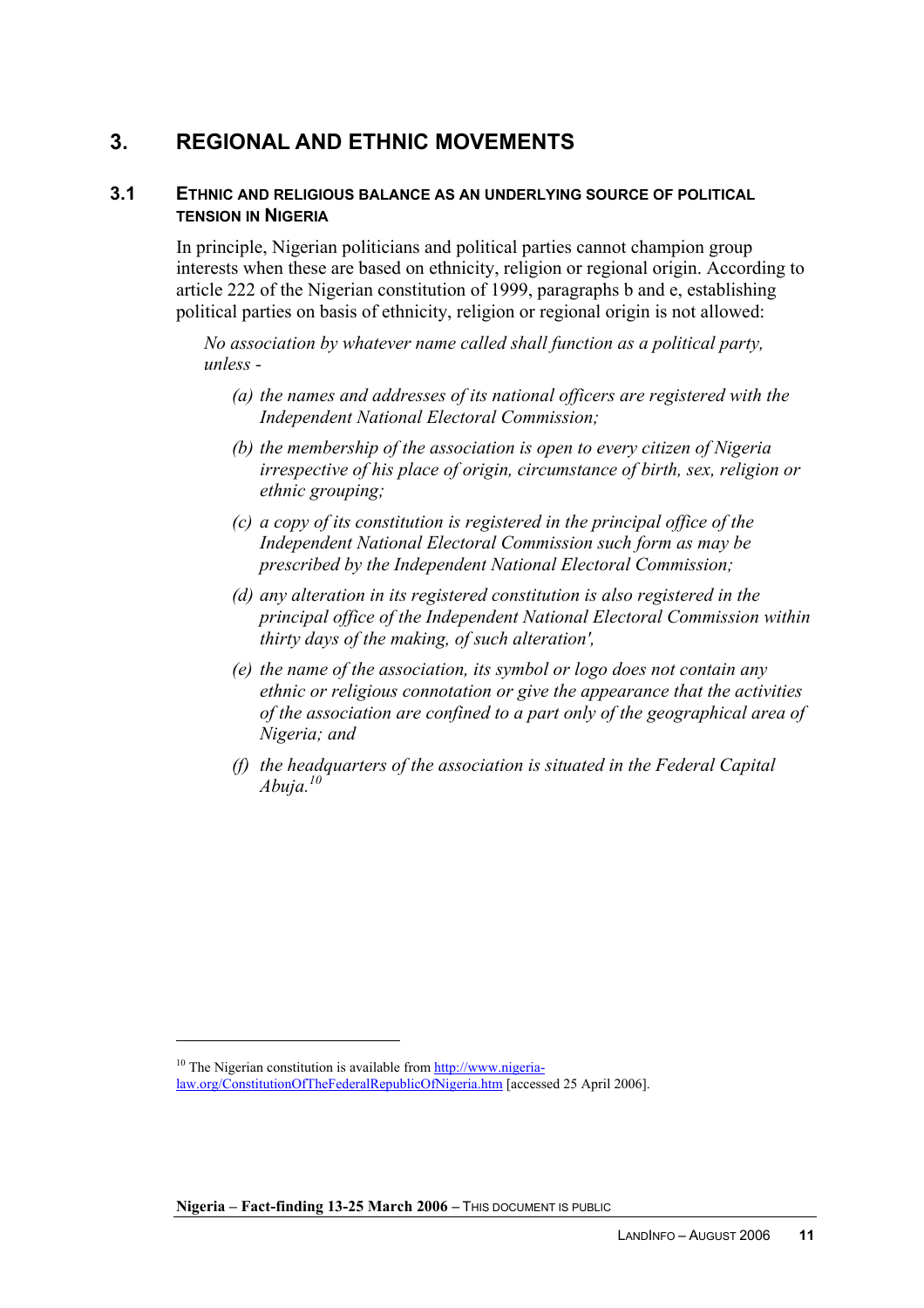Even so, ethnicity remains a very important issue in Nigerian politics. Politicians both on the federal and state levels are often expected to favour the interests of their own ethnic group, co-religionists or geographical region of origin, though perhaps less so than in many other countries in the region.<sup>11</sup> On the other hand, the political elite is by many considered to constitute a class mostly focused on securing its own position. As Anver Versi, editor of *African Business*, has put it: «The Nigerian elite focuses on maintaining a status quo where they control more than 99 % of the country's resources.»<sup>12</sup>

The balance between the three large ethnic groups, the Hausa, the Yoruba and the Igbo, and the smaller ones (especially in the South-South, the Mid-Belt and the North-East), is one important dimension, and so is the balance between Christians and Muslims. However, it is important to point out that many social scientists stress the fluid nature of ethnicity in Nigeria, and that local perceptions of identity are subject to considerable change over time. Ethnic divisions do not necessarily imply clear linguistic, cultural or political differences, and especially within the three large ethnic groups in Nigeria, there is considerable internal variation. These internal differences, including linguistic ones, can sometimes be more substantial between different subgroups of a large ethnicity than between one such subgroup and another ethnic group.

The issue of religion in Nigeria is also considerably more complex than simply the balance between Christians and Muslims. First, a fairly large minority of Nigerians are neither Christians nor Muslims. Second, there is considerable variation among both Christians and Muslims as to how they practice their religion – on a wide scale from strict orthodoxy on one side to a very syncretistic one on the other.<sup>13</sup>

#### **3.1.1 Ethnic balance and the question of rotation of the presidency between regions**

During our stay in Nigeria, there was a heated debate on the question of whether the constitution should be changed to allow a president the possibility of serving three terms, instead of the current two.

**Nigeria – Fact-finding 13-25 March 2006** – THIS DOCUMENT IS PUBLIC

<sup>&</sup>lt;sup>11</sup> It can be considered a paradox that this issue is often raised as *criticism* towards politicians – i.e. people of the same ethnic group or religion, or people with the same geographical origin, criticise them for forgetting "their own" and thinking only of themselves, or becoming too involved in internal political power struggles. This is especially the case for politicians on a federal level.

<sup>12</sup> Remark made at the conference *Norway and Nigeria's oil adventure* in Oslo 26 April 2006. The conference was organised by the Norwegian Council for Africa, the Norwegian NGO Future in our hands (FIVH) and the Nigerian NGO Centre for Democracy & Development (CDD). See http://www.afrika.no/Detailed/11828.html.

<sup>&</sup>lt;sup>13</sup> Syncretistic in this context can mean both that Christian or Muslim practices are heavily influenced by and mixed with animist religious practice – often referred to by Nigerians as "juju" – and modern religious phenomena where features of Christianity, Islam, animism and even other world religions are mixed in new local sects.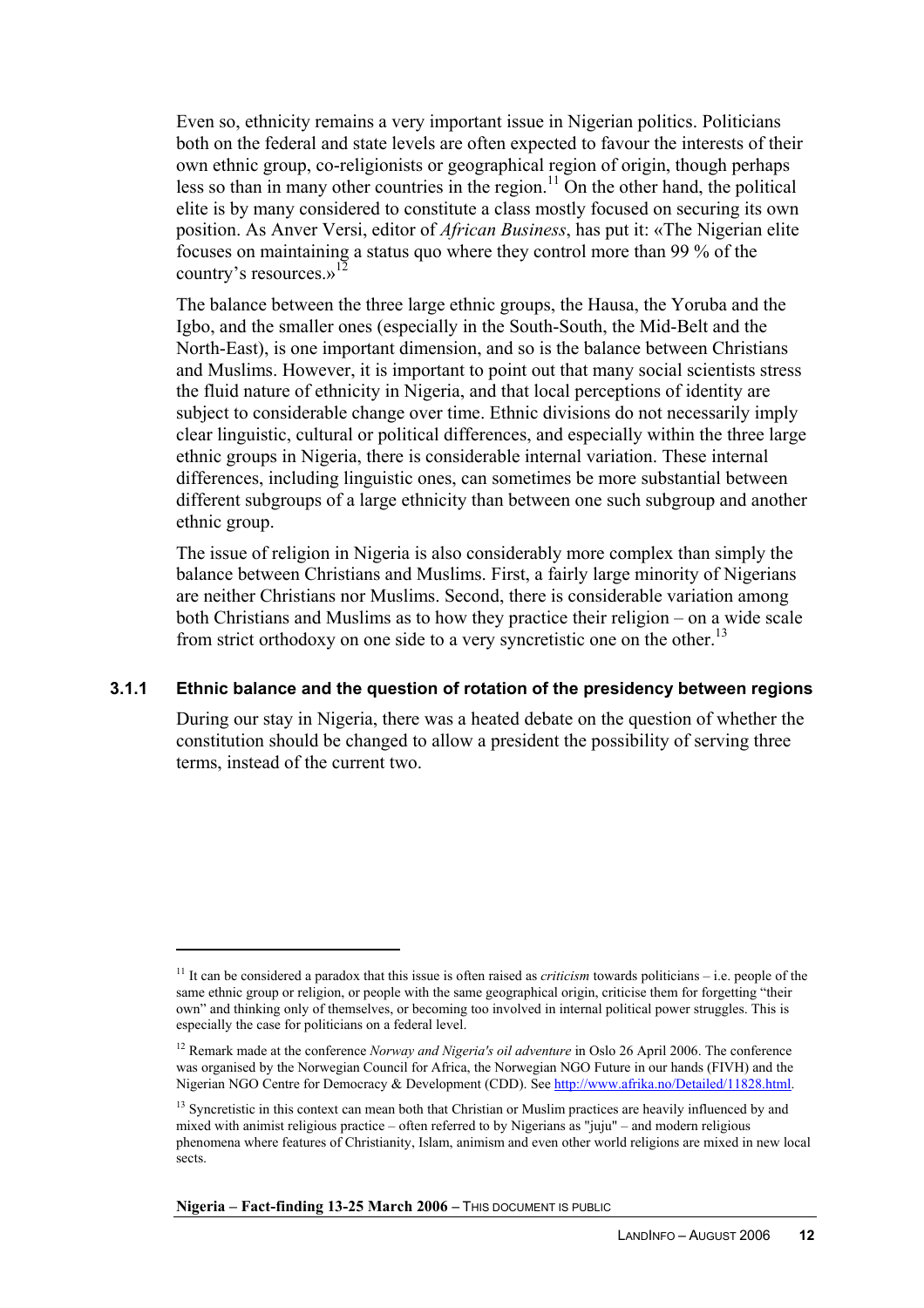Bukhari Bello (NHRC) commented that many people work for the presidency to go to a certain region, i.e. the south-east, but that internal divisions in practice stop them from being able to unite behind one candidate. He found it a paradox that there seemed to be less opposition to the possibility of a third term in Igboland than in Lagos and the north.<sup>14</sup> He was of the opinion that the whole discussion around the third term issue in itself is worrying, as an attack on the principle of rotation in higher political offices.

In principle, the issue was settled in May 2006, when the Nigerian senate threw out the bill with proposed changes to the constitution, including allowing a third presidential term.

### **3.1.2 Ethnic balance and the 2006 census**

The Nigerian National Population Council (NPC) held a nation-wide census from 21 March this year. It was originally planned for November 2005, but was postponed because of the huge logistics involved. Even with the postponement, the census was marred by large practical problems. These problems were covered in detail in the Nigerian press during and after the census.

The local newspapers also printed numerous articles on how controversial the census issue is. Many of the commentators were highly critical to the decision to exclude questions regarding geographical origin and ethnicity in the 2005 census – even though many Nigerians tend to see a census as a competition for the position of largest ethnic group between Hausa-Fulanis, Yorubas and Igbos. The Economist Intelligence Unit has given the following description of the situation:

*The reason given by the authorities for excluding questions of origin was to prevent interested groups from attempting to manipulate the census. The president, Olusegun Obasanjo, appealed to Nigerians to view the headcount as an exercise vital for social and economic planning and not as a political contest. Census exercises have always been highly controversial in Nigeria where the data is key in determining the distribution of political representation and economic resources among states and regions. The results of previous censuses – In 1953/55, 1963, 1973 and 1991 – were all clouded by disputes fuelled by ethnic interests. Partly as a result of this, nobody really knows the population of Nigeria, with current estimates ranging between 120m to 150m.* (EIU 2006:26)

**Nigeria – Fact-finding 13-25 March 2006** – THIS DOCUMENT IS PUBLIC

<sup>&</sup>lt;sup>14</sup> President Olusegun Obasanjo is a Yoruba from the southwest where Lagos is the main centre. As a former general, he had strong support in both elections within the northern-dominated armed forces.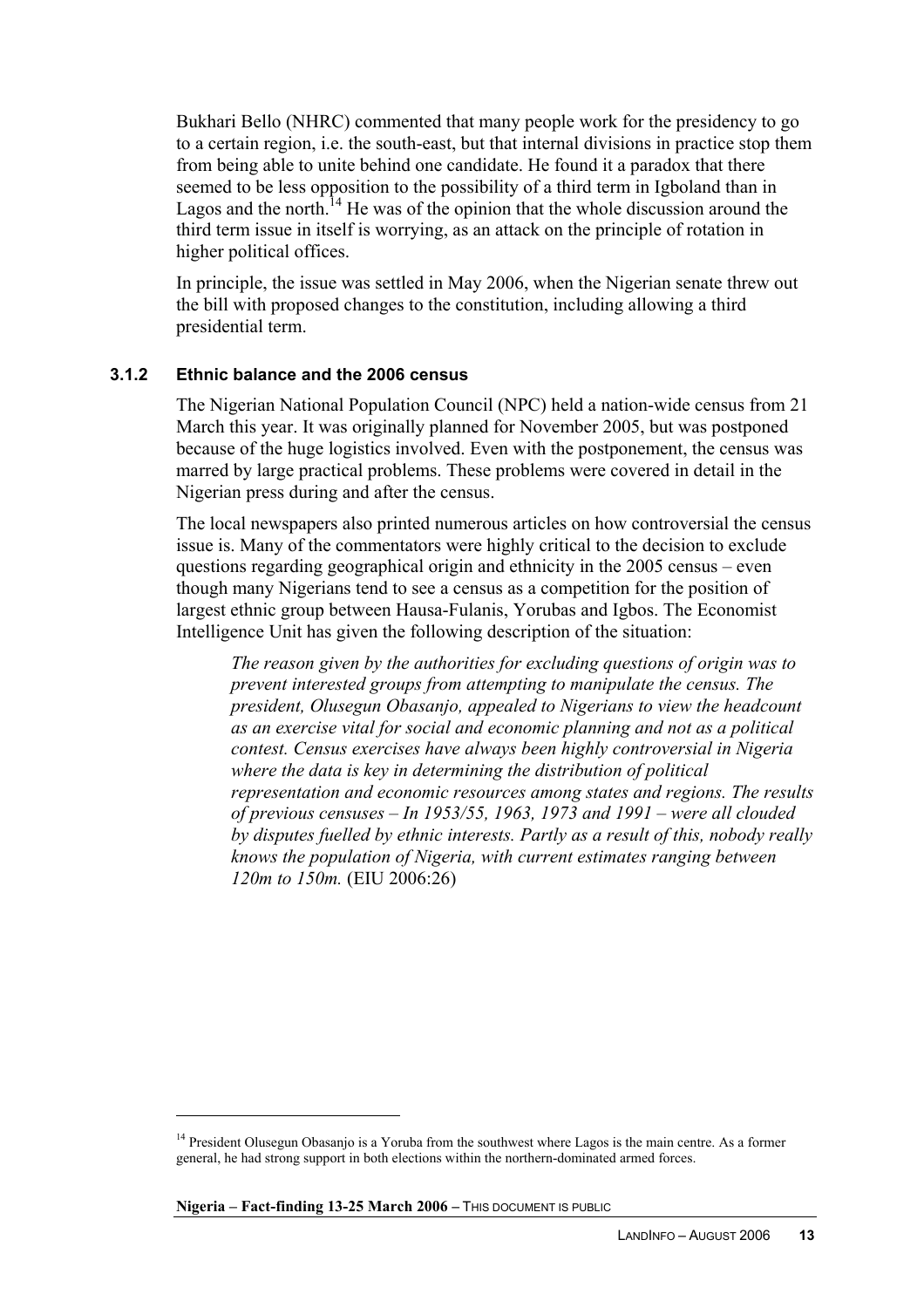### **3.2 SEPARATISM**

Bukhari Bello (NHRC) emphasised the fact that separatism is against the Nigerian constitution (see quote in section 3.1 above). Thus organisations like MASSOB (Movement for the Actualisation of the Sovereign State of Biafra), MEND (Movement for the Emancipation of the Niger Delta) and OPC (O'odua People's Congress) are illegal, but he also stated that there is also the question of the right to self-determination. The focus of the National Human Rights Commission regarding separatists was to make sure that they go through due process when they are taken to court.

### **3.2.1 Igbo separatism: MASSOB**

MASSOB-affiliation is claimed in a number of asylum cases both in Norway and in other European countries. The separatist group is increasingly in conflict with Nigerian authorities, and is seen as a clear threat by the political elite.

A clear indication that the issue of MASSOB is controversial, and therefore may be underreported to a certain extent in the Nigerian press, is a statement made by Vice President Abubakar in August 2005:

*Vice President Atiku Abubakar, yesterday declared that the activities of the Movement for Actualization of the Sovereign State of Biafra (MASSOB) were treasonable, warning media practitioners to shun publicizing the group's antics.* (Lohor 2005)

According to Bukhari Bello (NHRC), MASSOB activists have never approached the National Human Rights Commission regarding their grievances with the Nigerian state.

MASSOB explicitly presents itself as a peaceful and non-violent organisation, but as one source put it – politics are never peaceful in Nigeria. Still, Nigerian media have on several occasions reported on acts of violence committed by people who claim to be MASSOB supporters – recently both during the national census in March<sup>15</sup> and during the June unrest in Onitsha.<sup>16</sup> However, such actions may be the work of other, more violent separatist groups critical towards MASSOB's policy of non-violence.

#### **3.2.1.1 MASSOB and the Nigerian civil war 1967-70**

MASSOB sees itself as a successor to the Biafra political leaders of the 1960s. In doing so, MASSOB understates the fact that the organisation was only established in the late 1990s, choosing instead to evoke a continuing separatist struggle since the proclamation of the Biafran republic on 30 May 1960.

Bukhari Bello (NHRC) pointed out that the link between the current MASSOB leadership and the Biafra separatists of the late 1960s is in fact weak. In his opinion, it seems that Ralph Uwazuruike was not known to the 1960s Biafra leaders before MASSOB started its activities in the late 1990s.

<sup>&</sup>lt;sup>15</sup> See BBC 2006a, Irin News 2006b, Vanguard 2006a and Vanguard 2006b.

<sup>&</sup>lt;sup>16</sup> See BBC 2006b.

**Nigeria – Fact-finding 13-25 March 2006** – THIS DOCUMENT IS PUBLIC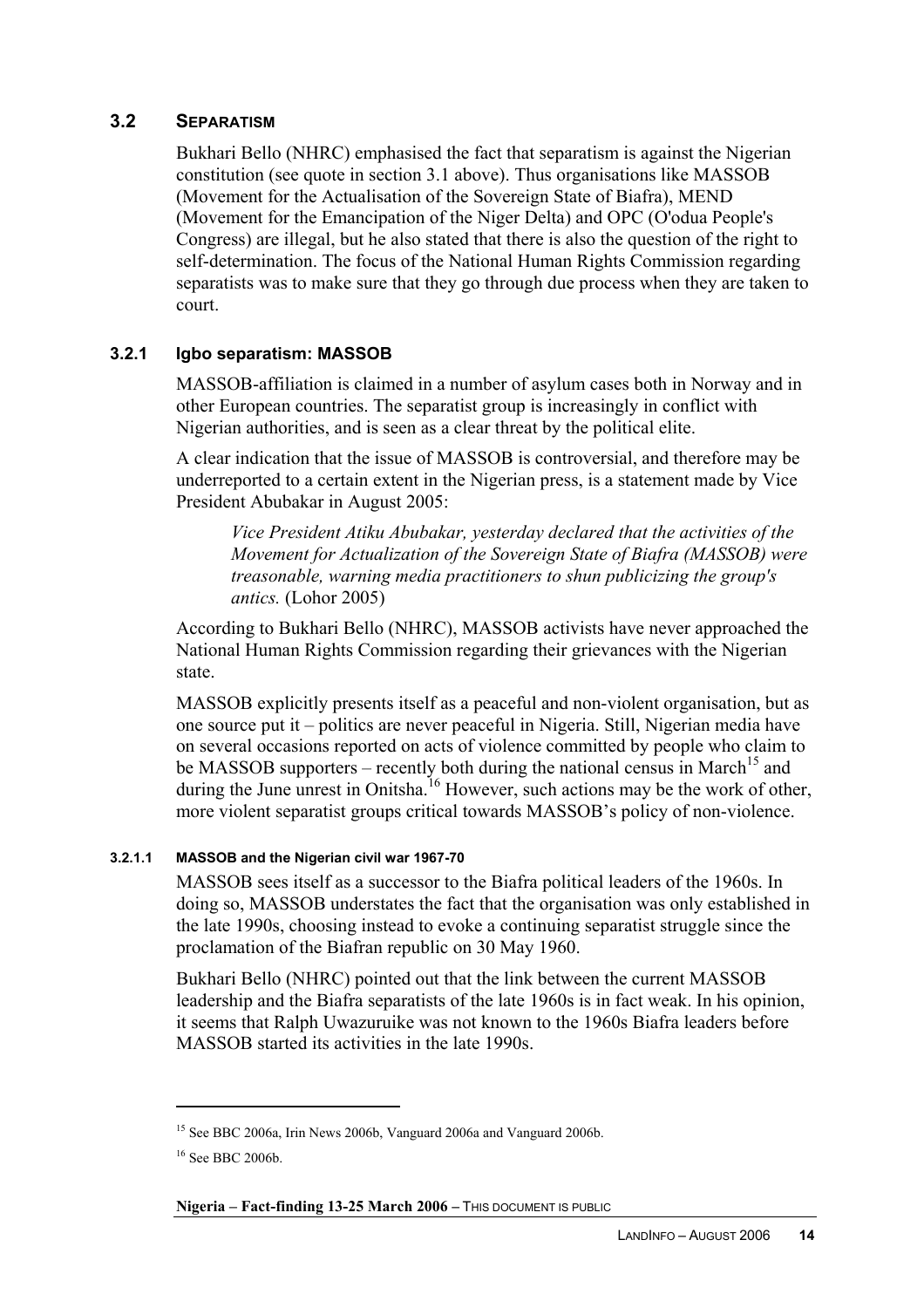Other sources have stressed that the memories of the Nigerian civil war are still strong, especially among Nigerians old enough to remember it. Many of these, also Igbos, see the separatist issue as a lost battle.<sup>17</sup>

#### **3.2.1.2 Are Igbos marginalised in Nigerian society?**

Bukhari Bello (NHRC) stated that marginalisation in a Nigerian context concerns the poor versus the elites, but that it was not a question of ethnicity. He denied that there was any sort of "glass ceiling" stopping Igbos from advancing to the top levels of the Nigerian political society.

#### **3.2.1.3 Popular support for MASSOB**

 $\overline{a}$ 

It is difficult to assess how much popular support MASSOB actually has. Festus Keyamo, Legal Practitioner and Legal Adviser to Movement for the Actualisation of the Sovereign State of Biafra (MASSOB), claimed that MASSOB enjoys large grassroot support among Igbos, and that Igbo marketwomen, motorcycle drivers and similar people pay a voluntary tax to the organisation. He denied claims that have come up in Nigerian media that the MASSOB leadership should be forcing people to contribute funds to the organisation. According to Keyamo, "we have to differentiate between supporters and members. I believe we have the support of some 80 % among Igbos." He did not forward any figures concerning membership in the organisation.

Bukhari Bello (NHRC), on the other hand, stated that MASSOB does not enjoy majority support even in core Igbo areas of Nigeria.

Marc Fiedrich, Head of Sector (Good Governance) of the European Commission's Delegation to Nigeria, stated that it was his impression that MASSOB does enjoy popular support among Igbos. He mentioned the grievances within the Igbo community regarding a lack of representation on a high level in Nigerian politics as one possible reason for such support, but also pointed out that the frustration out of which popular support grows, is similar to the frustration felt by Nigerians from other ethnic groups. It is thus not unique to Igbos.

Tom Ashby, Reuters Chief Correspondent in Nigeria, was of the impression that MASSOB has quite a lot of support, especially among young, unemployed Igbos in Igboland who cannot remember the civil war in the late 1960s.

None of our sources, including Festus Keyamo, backed claims that people are assumed to be MASSOB supporters just on the basis of being Igbos. Neither did anyone state that Igbos who support MASSOB's political aims and views, but who do not participate in political meetings, demonstrations, etc, are targets of harassment or persecution.

Festus Keyamo stated that MASSOB activities continue, despite the fact that Uwazuruike is in prison, and that the "area leaderships" run things while he is in custody.

<sup>&</sup>lt;sup>17</sup> For a study of the long-term legacies of this war on Igbos residing in Kano in northern Nigeria, see Anthony 2002.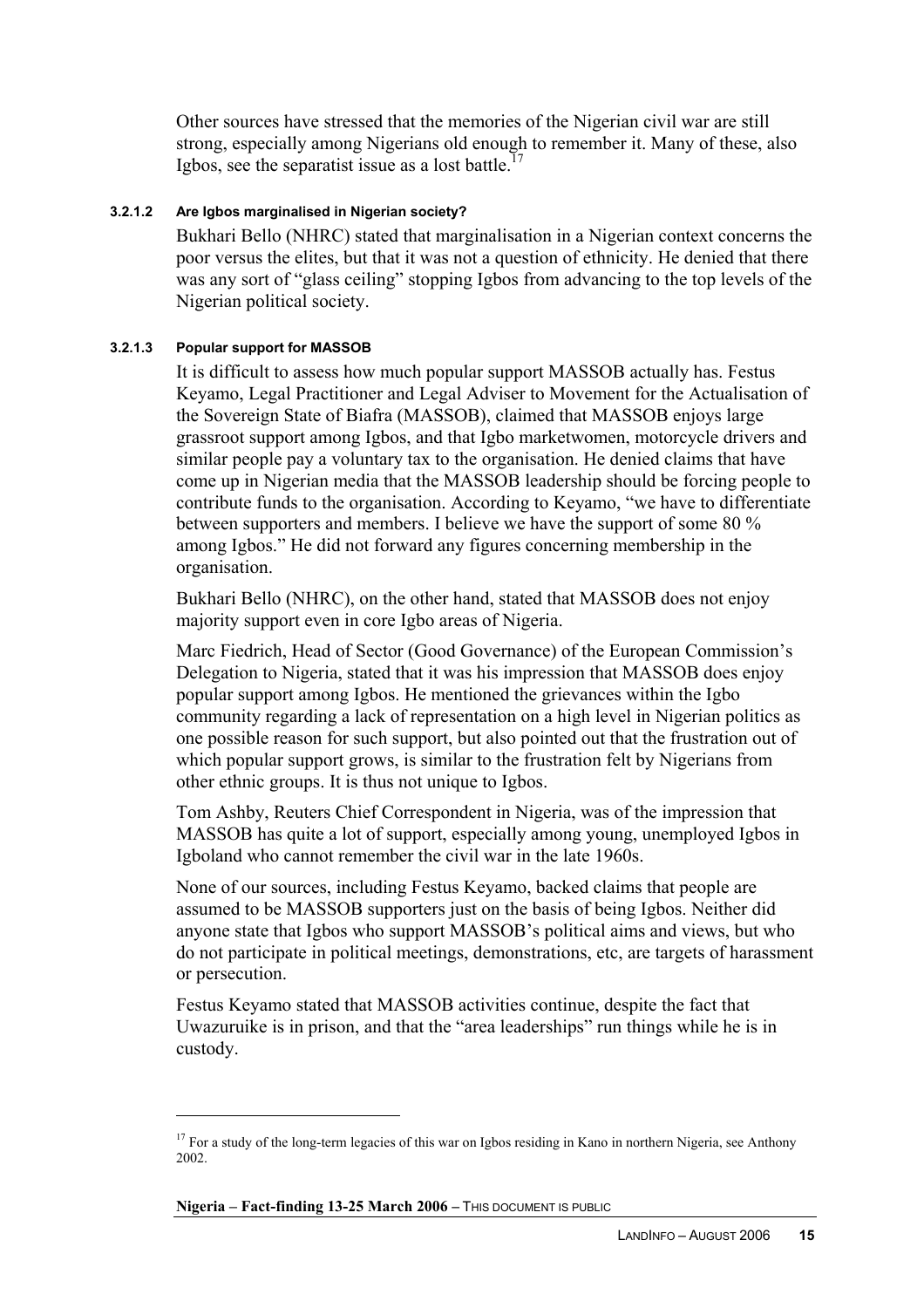#### **3.2.1.4 Security forces' attitudes towards MASSOB members**

According to Festus Keyamo (lawyer of MASSOB), people brought in by the police during MASSOB events are mainly detained, but usually not maltreated. MASSOB's attorneys are generally given access to MASSOB members in police custody. On the other hand, he stated that the State Security Service (SSS) does maltreat MASSOB activists during investigations. The SSS does not give MASSOB's attorneys access to MASSOB members in custody, unless there is a court order, and even then it can be difficult to get access.

Keyamo also made it clear that the State Security Service (SSS) is generally not proactive, and almost never act on intelligence, information on meetings given to them by informants, etc.

#### **3.2.1.5 Persecution of MASSOB supporters**

According to Bukhari Bello (NHRC), some MASSOB supporters may fear state persecution, but not many.

Festus Keyamo (lawyer of MASSOB) stated that MASSOB has no records of ordinary members being arrested, except if they participate in events organised by MASSOB. He added that being in possession of Biafra currency and/or the Biafra flag also can lead to arrest. According to Keyamo's figures, more than one hundred MASSOB supporters were in detention as of March 2006 – of these, twelve (including Uwazuruike) are in Abuja, others in Aba, Onitsha and Kaduna. Many of these have not been charged. Keyamo stated that when MASSOB members are actually charged, the charge is generally "belonging to an illegal organisation". If caught with leaflets or similar objects (like the Biafra currency and/or flag), they may be charged with "treasonal felony".

According to Keyamo, Ralph Uwazuruike is badly treated in prison, and he and his team have complained to the court regarding Uwazuruike being chained to the floor and other forms of maltreatment.

#### **3.2.1.6 MASSOBs policy on asylum seekers claiming to be MASSOB supporters**

Festus Keyamo (lawyer of MASSOB), stated the following on behalf of MASSOB leader Ralph Uwazuruike:

*The MASSOB leadership has decided that members should stay in Nigeria and fight for self-determination within the country. No decision has been taken to send MASSOB activists abroad to continue the struggle from outside.* 

*Most asylum seekers claiming MASSOB membership are fraudulent and may have no connection to MASSOB. When people contact MASSOB for support and substantiations of their asylum claims (either while still in Nigeria or from abroad), MASSOB turns them down. This is also the case when (potential) asylum seekers offer MASSOB money for such letters of support.* 

Keyamo went as far as to say the following:

*We encourage you to deny asylum to people who claim asylum as MASSOB members. The MASSOB policy is to stay in Nigeria to dare all consequences and fight for self-determination. It is unfair that fortuneseekers go abroad and use the platform of MASSOB to claim asylum.*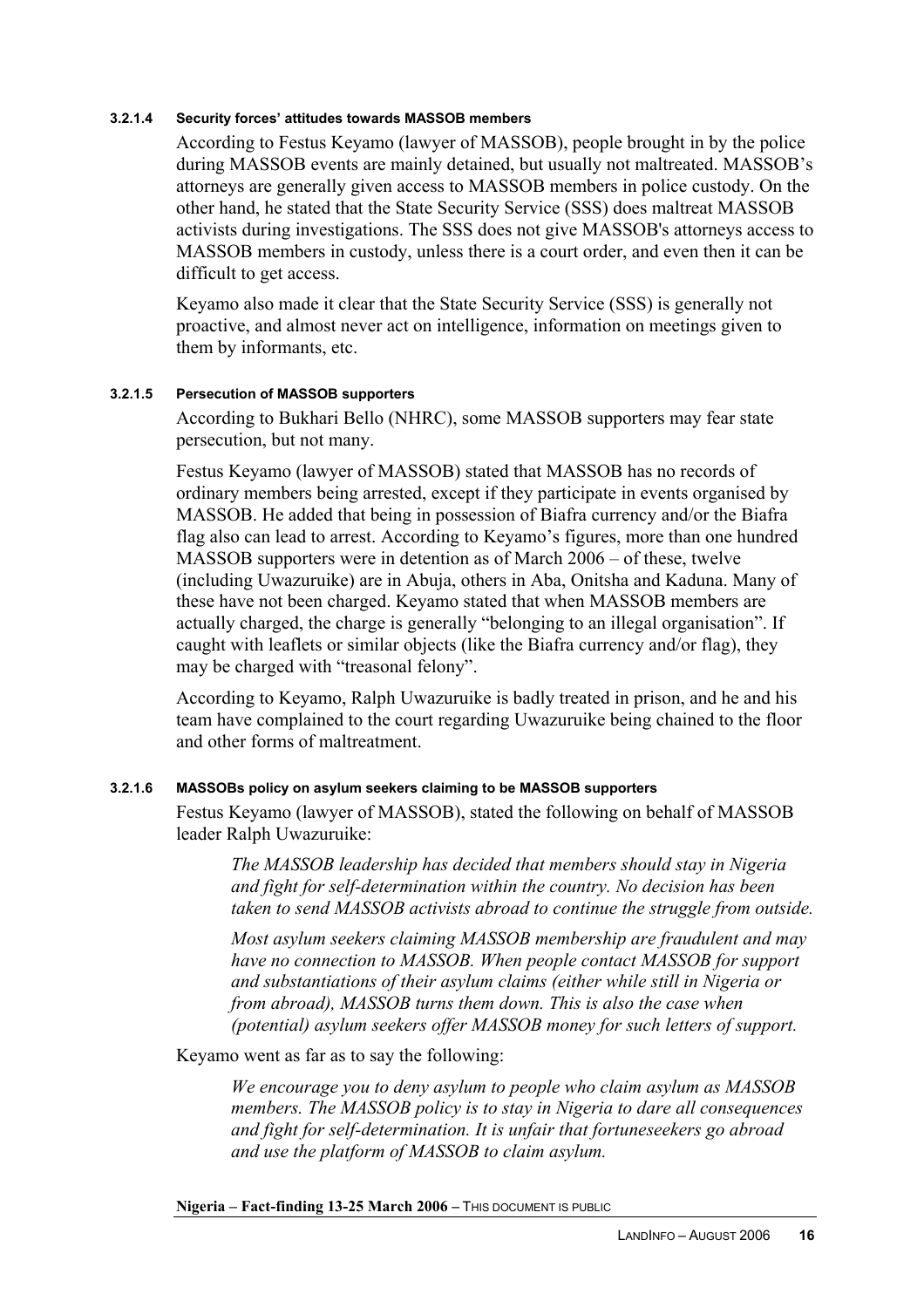#### **3.2.2 Niger Delta separatism: MEND**

Bukhari Bello (NHRC) stated that the economic and social problems in the Niger Delta are especially bad:

*We all know what the problems are: The relevant states have more resources allocated to them than other states, in addition, there is the existing Niger Delta Development Corporation. Still, little development goes on. The oil workers' compounds have good infrastructure whereas the local populations have virtually nothing, most rely on these compounds for the little they get – i.e. water, health services, etc. Poverty is endemic everywhere in Nigeria, but in the Delta the situation is even worse – especially since the contrast between the local population and the conspicuous consumption of the oil workers is so glaring.* 

The delegation did not hold specific meetings regarding this issue on this factfinding trip.18

<sup>&</sup>lt;sup>18</sup> See Crisis Group 2006 for a thorough report on this issue.

**Nigeria – Fact-finding 13-25 March 2006** – THIS DOCUMENT IS PUBLIC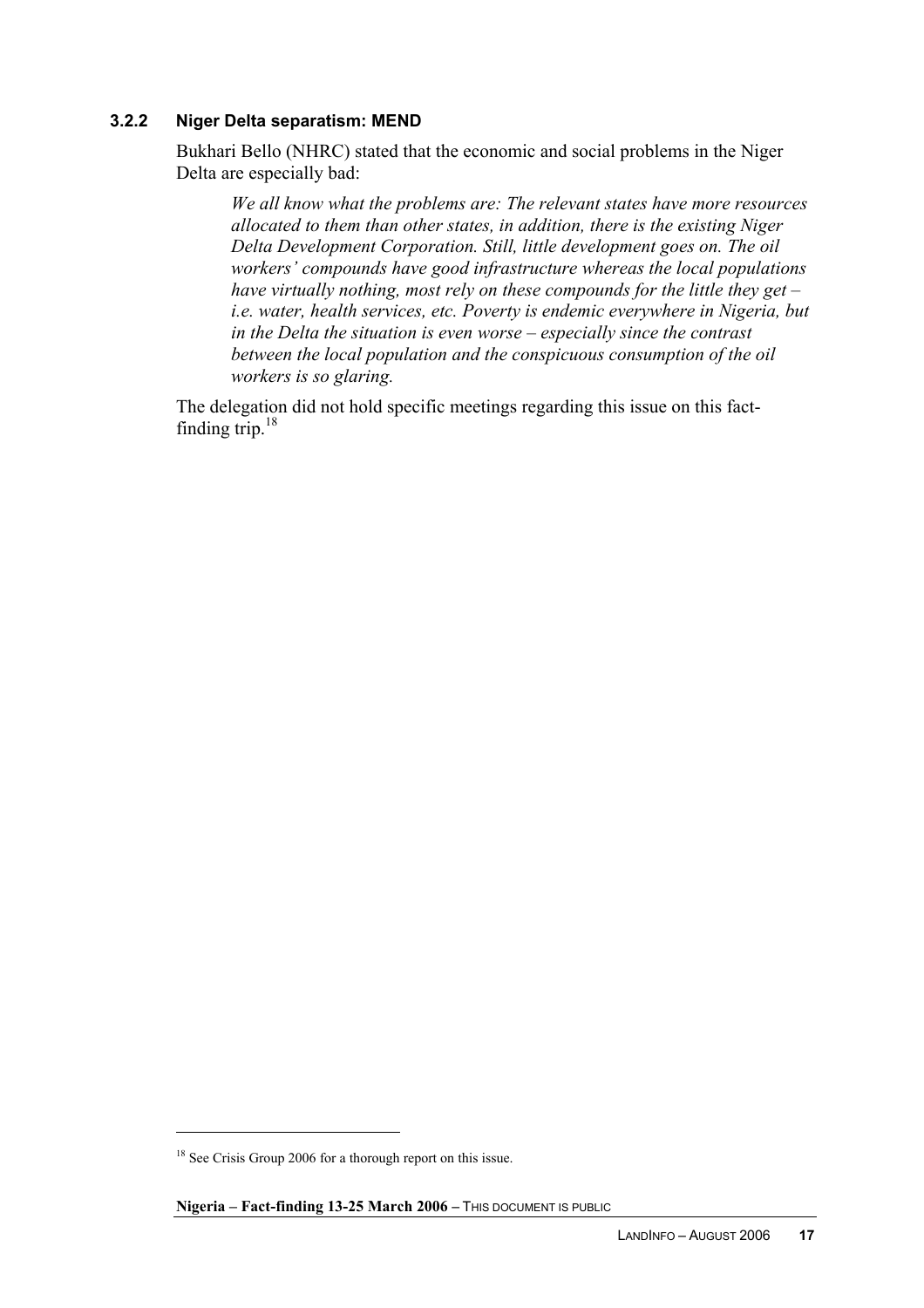## **4. ISSUES RELATED TO "JUJU", TRADITIONAL RELIGION AND TRADITIONS**

Asylum applications presented by Nigerians regularly contain claims that the applicant fears persecution from persons or groups threatening to use occult powers, or *juju*. This is the common term in Nigerian English for all religious practices with some sort of basis in traditional African animist religion. Such practices are common among the substantial minority of Nigerians who are neither Christians nor Muslims, but they also influence the religious life and outlook of many Christian and Muslim Nigerians, whose religious practice must be categorised as syncretistic. Even more importantly, many Christian and Muslim Nigerians who themselves will not get involved in rites and rituals associated with traditional religion, may still regard occult forces as very real influences to be reckoned with in their lives.<sup>19</sup> Thus the fear of being a victim of other people's (attempted) manipulation of supernatural forces is very widespread. As Pastor Dayo Olutayo put it, «many are suspicious that people are after them, and think they don't succeed because of other people's evil intentions». Pastor Olutayo also stressed that it is not unusual that people blame other people's use of witchcraft as an excuse for not dealing with their own problems.

Interestingly, people often fear relatives and others who are close to them more than strangers, as the anthropologist Peter Geschiere has pointed out:

*Even in modern contexts – for instance, in the big cities – witchcraft is supposed to arise, first of all, from the intimacy of the family and the home. This is why it is both such a dangerous and unavoidable threat. In many respects, witchcraft is the dark side of kinship: it is the frightening realization that there is jealousy and therefore aggression within the family, where there should be only trust and solidarity.* (Geschiere 1997:11)

*Nearly everywhere in Africa, it is inconceivable, still today, to formally refuse maintaining family ties: the family remains the cornerstone of social life, and one cannot live without its intimacy. Yet it is precisely this intimacy that harbors deadly dangers since it is the very breeding ground of witchcraft.* (Geschiere 1997:212)

Grace Osakue, founder of the NGO Girls Power Initiative (GPI), pointed out that the dynamics of *juju* is constantly changing, and that in Edo state an internationalisation is taking place within this sector, normally perceived as "traditional": «These shrines now have branches internationally, and members in other countries in the world. It's a booming business, and the picture we have of a native doctor is changing.»

<sup>&</sup>lt;sup>19</sup> The fact that many Nigerians believe in occult forces having direct impact on people's lives, does not imply that they attribute everything to such forces. There is no contradiction between a general belief in the existence of occult forces and scepticism against claims that specific events are supposedly the result of the intervention of such invisible forces, nor is such scepticism by no means limited to urban people with higher education.

**Nigeria – Fact-finding 13-25 March 2006** – THIS DOCUMENT IS PUBLIC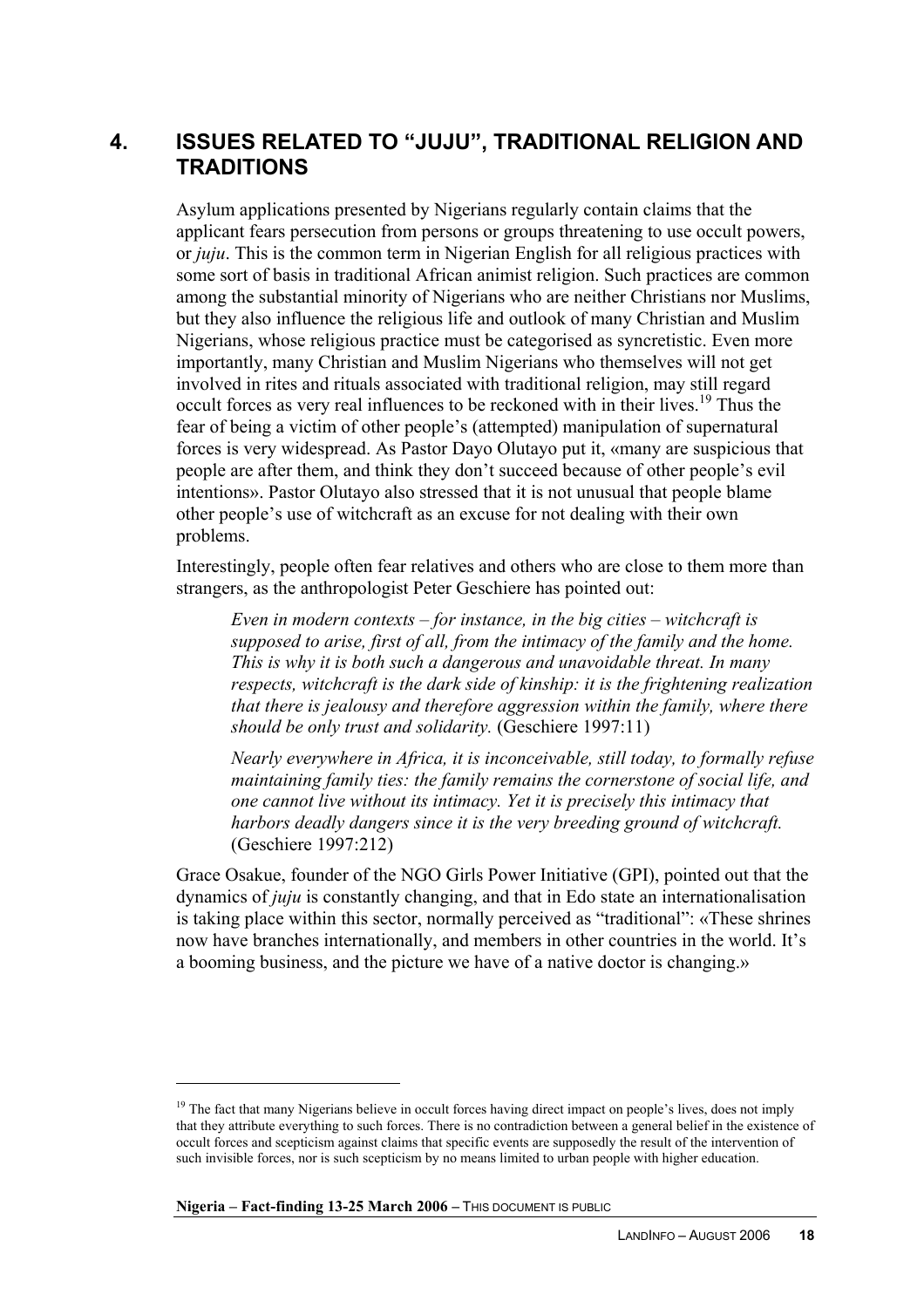### **4.1 CULTS**

The term *cult* is very freely used in Nigeria, and may refer to any organised group of people where there is some sort of secrecy around the group members' reasons to organise and/or modes of operations. The term also implies a religious dimension, generally linked to practice of *juju*. Organisations ranging from the famous Ogboni secret society via ethnically based vigilante groups to university fraternities are all referred to as cults in Nigerian media.

According to Bukhari Bello (NHRC), cults and secret organisations are common in the south of Nigeria, but considerably less so in the north. Tony Ojukwu (NHRC) stated that secret brotherhoods operate all the way up to elite levels of society, this view was supported by another Nigerian source. Here it must be stressed that it is widely believed in Nigeria (like elsewhere in the region) that people in power form secret networks where conspiracies and abuse of occult powers are a matter of routine:

*In contemporary postcolonial West Africa, where the everyday suffering of the vast majority stands in stark contrast to the fantastic accumulation of the small elite, the tropes of sorcery, witchcraft and supernatural evil have provided a powerful way to express the inequalities of wealth. Representations of magic and the supernatural are not escapist fantasies but are believed by audiences to be part of the everyday world in which they live and rumors are rampant that behind material wealth lies magical production.* (Larkin 2001)

Such beliefs also form the basis for a large number of locally produced films (socalled *Nollywood*-films), that reach huge audiences in Nigeria, the neighbouring countries and the West African diaspora in Europe and elsewhere.

### **4.1.1 University fraternity cults**

 $\overline{a}$ 

Fraternity cults are a widespread phenomenon on university, polytechnic and college campuses in Nigeria, and their activities receive considerable media attention.<sup>20</sup> Fear of persecution from such cults is a common asylum claim submitted by Nigerians in Europe and North America.<sup>21</sup> Such claims refer to persecution in the form of extortion for money or services, pressure to join cults, threats to former cult members who have left the cult, sexual harassment (especially of female students), etc.

In media reports and other studies, names such as the Vikings, the Buccaneers (Sea Lords), the Amazons, the National Association of Seadogs, the Black Axe/Neo-Black Movement, the KKK Confraternity [sic], the Eiye or Air Lords Fraternity, the National Association of Adventurers and the Icelanders feature regularly. These names and similar ones are regularly evoked in Nigerian asylum applications submitted in Norway and elsewhere.

 $^{20}$  For an interesting account of daily life for an American exchange student in the University of Port Harcourt, see Hoyle 2005.

<sup>&</sup>lt;sup>21</sup> I refer to reports made by colleagues abroad doing research on country of origin information, see Danish Immigration Service 2005, section 3.5; IRB (Canada) 2005 and MFA (Netherlands) 2005, section 3.4.6. The issue was also covered briefly in a previous fact-finding report from Nigeria, see Skogseth 2004, section 3.4.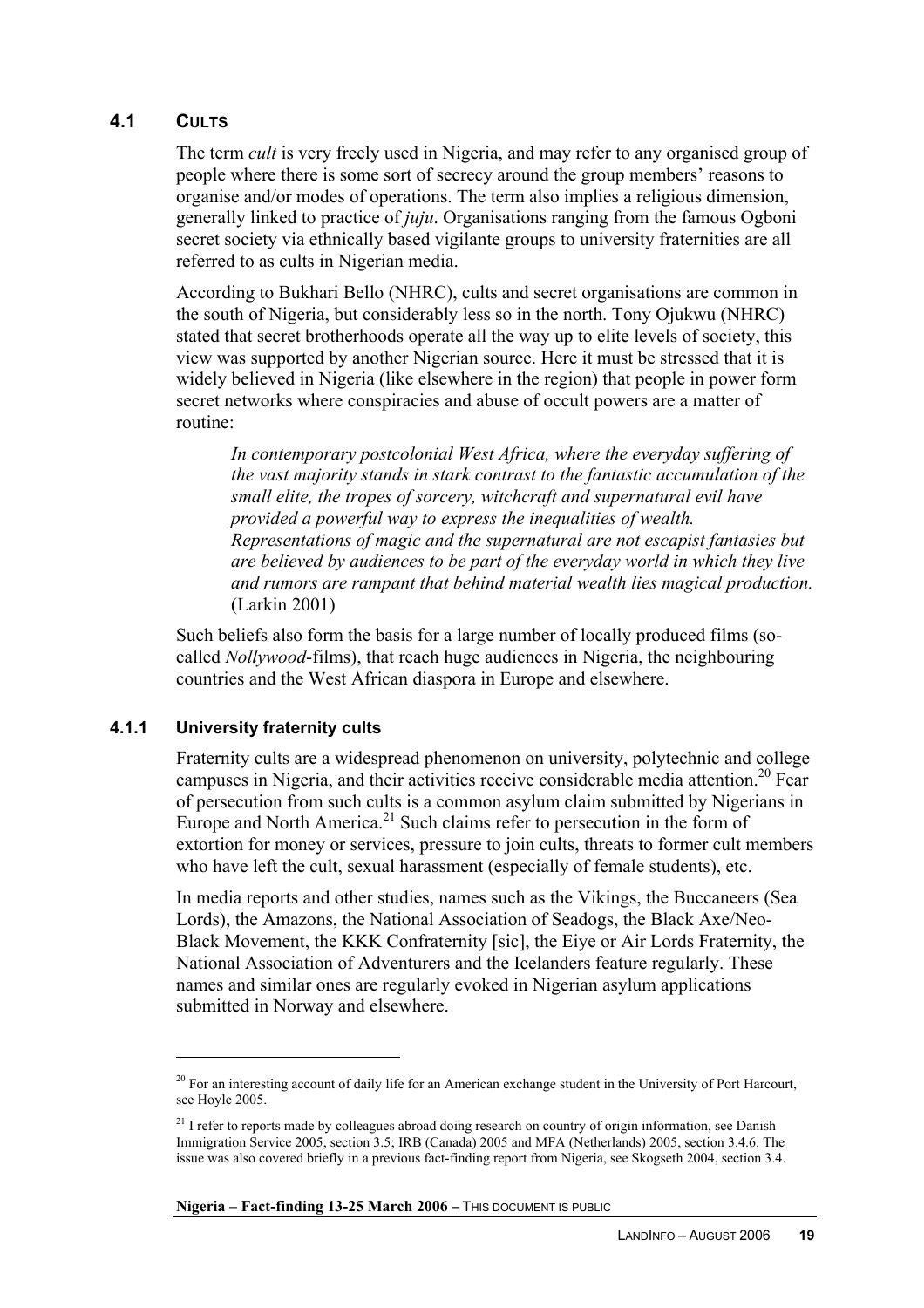Bukhari Bello (NHRC) confirmed the claim that university cults commit murders on university campuses. However, he informed us that his information on the subject came mostly from press reports about the phenomenon: «When I was in university, there were no such cults there.» In his opinion, «universities in the south are more prone to this problem.» Tony Ojukwu (NHRC) stated that university cults operate very differently from other secret societies, i.e. the secret brotherhoods of the elite, etc.

Cult groups, with names like the ones mentioned above, sometimes operate in several universities, but it is very difficult to tell whether groups with similar or identical names in different universities are actually connected, and feel obliged to assist each other. According to Tony Ojukwu (NHRC), university cults have powerful networks, and can use these to find and persecute people also outside their own university campus – in the local area, but also elsewhere in the country through links to similar groups operating in other universities. Ojukwu stressed that although there is a certain risk of persecution outside university campus for someone who has angered student cultists, it only happens in very few cases.

Bukhari Bello (NHRC) showed considerably more scepticism towards university cults' abilities to persecute people outside of their university campus, and stressed that only a small minority of university students are involved in cult activities. He explained the cultists' behaviour and lack of inhibitions as a consequence of drug abuse.

In this respect, it is useful to point out that Nigerian criminal networks are notoriously loosely organised:

*Nigerian organised criminals are a prime example of organising according to a network model. This distinguishes them from e.g. hierarchical organisational models common among e.g. Chinese or Italian groups. (…) Short term alliances are formed for specific projects, and the network as such is in constant change.* (Carling 2006)

There is reason to believe that this also applies to university cults. In loose networks such as these, the members feel little or no *formal* obligation to assist other affiliated groups, unlike in hierarchical systems like the Italian mafia. Accordingly, the question remains whether a cult group in a university in, say, Lagos would really feel obliged to persecute someone simply because a similar cult group in, say, the University of Port Harcourt asks them to do so  $-$  i.e. would the Black Axe group active on the Unilag campus feel compelled to do the dirty work of the Black Axe operating in Uniport in a case which does not concern them?

Tony Ojukwu (NHRC) stated that the influence of university cults is linked to the influential positions held by the cultists' parents. This is a common viewpoint, and is echoed in an interview with a Nigerian sociologist:

*Taiwo Adepoju, a sociologist, believes it will be hard to eliminate campus cults without addressing the root causes of the problems that make students to join the group in the first place. "The nature of the Nigerian society is such that most people want to get power at all cost for their economic benefits," he says.*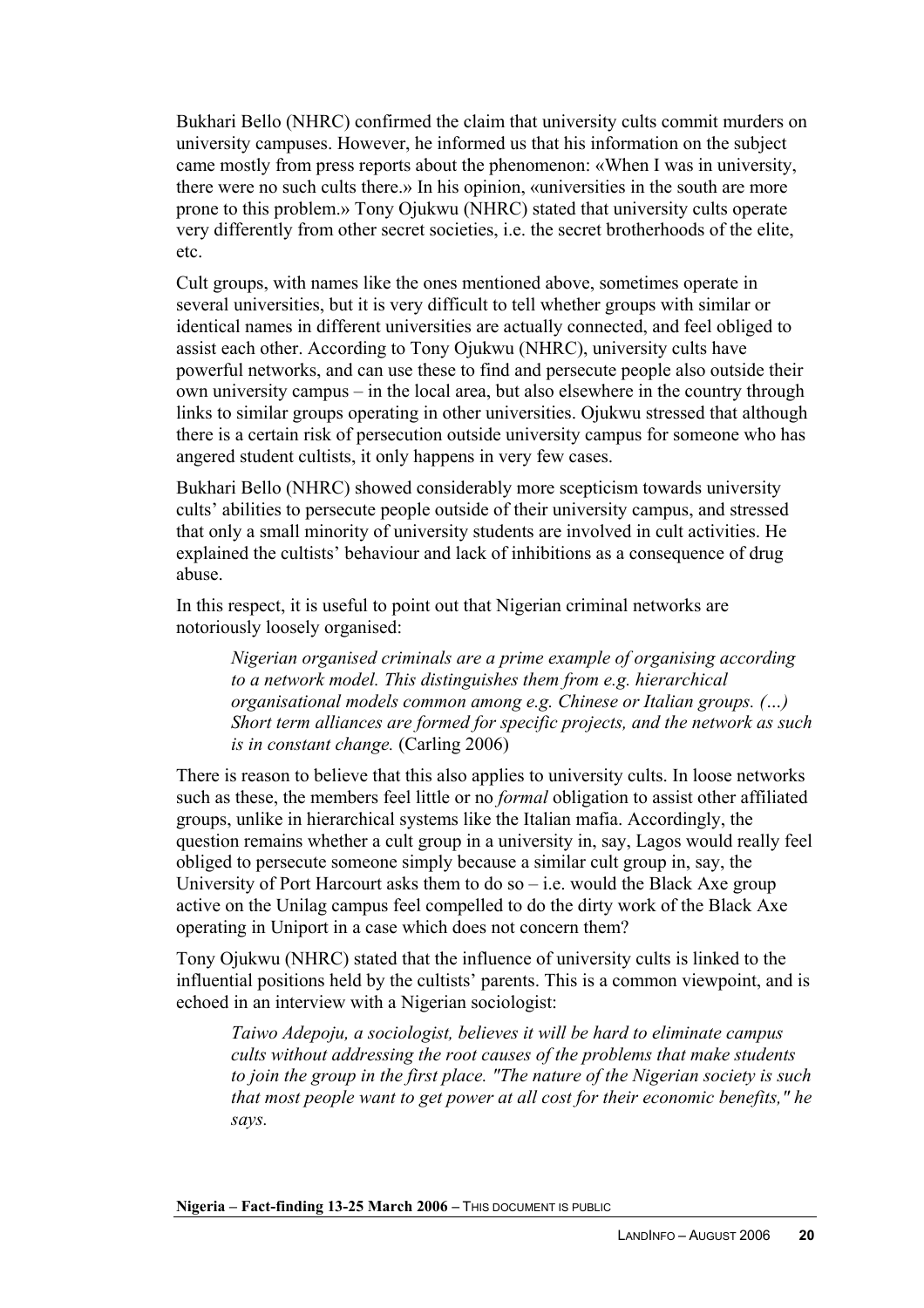*Sowore says the cult students, who are mainly the children of Nigeria's ruling class, seek to control the universities in the manner their parents control the country. "The cultists are the youth wing of the ruling class. Most of them are the children of military officers, chiefs and influential Nigerians who were responsible for the rot in the larger society," he says.* (Olukoya 2004)

The Nigerian researcher Adewale Rotimi points out that not all cult members necessarily have this background, but that students with influential parents are indeed actively recruited:

*Students who are sought after by secret cults vary in social backgrounds. They might be children of professors, judges, politicians, senior police officers and so on. The status of their parents in society guarantees them some protection from the claws of law enforcement agents in the event that they get into trouble.* (Rotimi 2005:84)

Misty Bastian, an anthropologist who has published a number of articles on this issue, links student cults with general ideas about secret societies in Nigeria:

*Rumours about campus occultism are directly tied to ideas about the magical activities of Nigerian politicians, military and businessmen. Cult violence at the universities does not occur only in the Nigerian imaginary, but has exploded into an all too real epidemic of rape, physical (as well as psychological) wounds and death on campus during the past decade.* (Bastian 2001:80)

Another source<sup>22</sup> stated that children of university staff who are themselves students in the same university may be threatened by cult members, for these students to try to influence their parents to improve the grades of the cult members. University lecturers are also targets for such threats directly from cult members, and violence against faculty members does take place – sometimes even resulting in deaths.

According to Tony Ojukwu (NHRC), the staff in most universities is generally aware of which of their students are involved in cult activities, at least the leaders. In his opinion, it is often possible to verify asylum claims related to university cults with university administrative staff. He also stressed that it is always possible to verify whether an asylum seeker has actually been a student of a certain university.

### **4.2 RITUAL MURDERS**

 $\overline{a}$ 

Several of our sources stated that it is their impression, through e.g. media reports, that ritual murders do take place in Nigeria. Examples mentioned were kidnappings from public transportation (especially highjacked minibuses), stories of corpses found with heads and/or body parts missing, and rumours about poor people's children being abducted – in some cases for use in occult rituals, in others for the sale of organs on the international black market.

 $22$  This Nigerian source requested anonymity because she talked from her own experience as the daughter of a lecturer in a local university.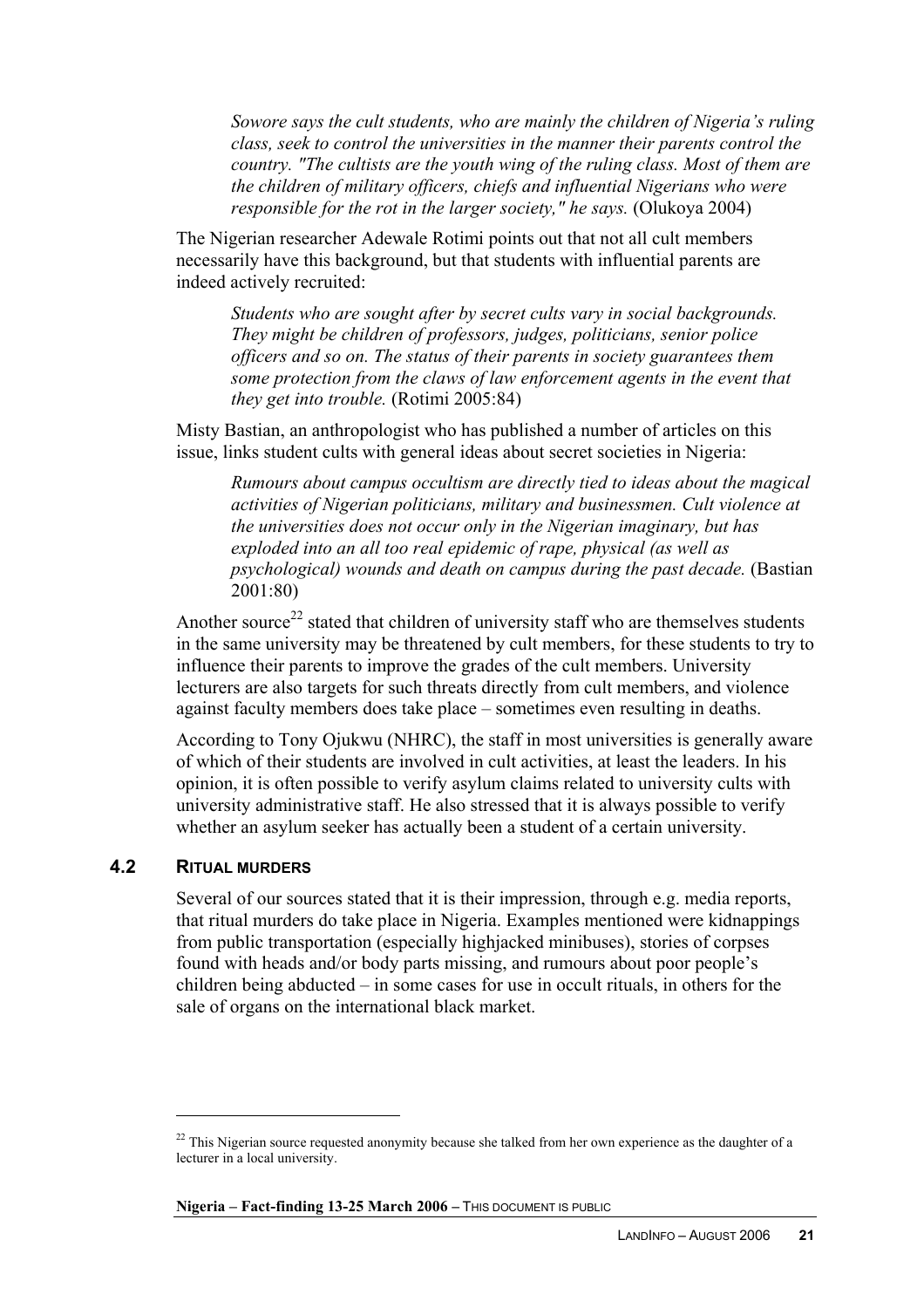Rumours of such abductions and ritual murders are widespread not only in Nigeria, but across Africa.<sup>23</sup> However, it is very difficult to tell to what extent such rumours reflect real acts of murder and violence, and to what extent they must be classified as urban legends.

#### **4.3 REFUSAL TO TAKE POSITIONS AS VILLAGE/CLAN CHIEFS**

It is a common claim from Nigerian asylum seekers in many European countries that they fear persecution in Nigeria for having refused to inherit a position as village or clan chief.<sup>24</sup> According to Bukhari Bello (NHRC), it is extremely rare that people refuse such a position, as traditional thrones are subject of great competition in the local communities. In his opinion, it is likely that someone else will want the position if the one first in line to inherit it refuses it.

### **4.4 CHRISTIANITY AND "JUJU"**

 $\overline{a}$ 

Pastor Dayo Olutayo stated that Nigeria is a deeply traditional country, where there is widespread belief in traditional supernatural forces. He put forward a common position among Nigerian Christians, that God is stronger than these forces: «I believe that even though there is such a thing as witches, God has given us the power over them. The word of God is superior, and enlightenment is the answer.»

Grace Osakue (GPI) supported this view: «We use religion by opposing Christ to the traditional spirits, then the rituals will no longer have a hold on you.» Bisi Olateru-Olagbegi of the NGO Women's Consortium of Nigeria (WOCON) agreed that the use of "orthodox" Christian (or Islamic) tenets can be effective in order to break the power of the *juju*.

Christian churches deal differently with their congregations' beliefs in occult forces outside of the Christian universe, and some researchers have suggested that one factor behind the success of pentecostal congregations is that their church leaders relate to such powers:

*Pentecostal movements continue to have wider impact because of their contextualisation of their emphases to the contemporary situation. For example, in their emphasis on deliverance, as an aspect of the teaching on healing, Charismatics have come to terms with the cultural powers such as witches, ancestral curses that had earlier been denied or ignored by the Protestant churches.* (Ojo 2004:5)

<sup>&</sup>lt;sup>23</sup> See Bastian 2001:81, Ellis & ter Haar 2004:125 and Sanders 2001:161.

<sup>&</sup>lt;sup>24</sup> Confirmed by colleagues working with country of origin information from most Western European countries on several occasions. See IRB (Canada) 2000a, 2000b and 2004. Similar claims are also presented by asylum seekers from other countries in the region, i.e. Cameroon and Ghana.

**Nigeria – Fact-finding 13-25 March 2006** – THIS DOCUMENT IS PUBLIC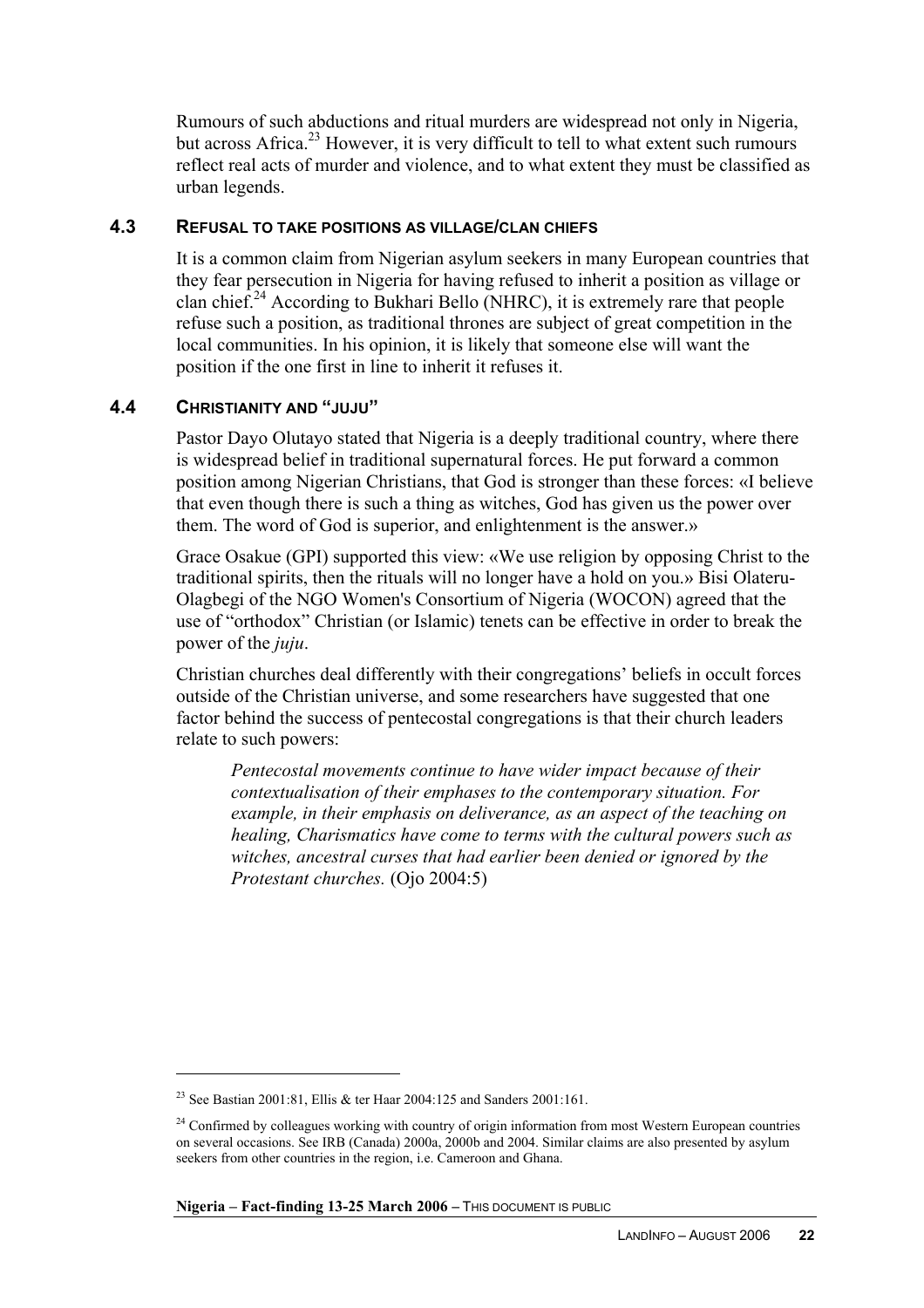# **5. GENDER ISSUES**

### **5.1 FEMALE GENITAL MUTILATION**

Bukhari Bello (NHRC) stated that the commission is very engaged in the issue of FGM. He stressed that it is not practised all over the country, but that it is very difficult to present reliable figures – as FGM is not performed in hospitals etc. Modupe Omopintemi, Programme Officer – Good Governance & Human Rights at the European Commission, supported this view. In general terms, Bello and Omopintemi shared the impression that FGM is more widespread in the south-south of Nigeria (i.e. the Niger Delta states), and less so in the north and the midbelt. The phenomenon also seems more widespread in rural areas than in urban areas. Tony Ojukwu (NHRC) pointed out that the urban/rural distinction is often unclear, as most people who live in urban areas regularly visit their villages of origin for traditional rites of passage, funerals, rites for the new born and weddings. In such situations, it is not uncommon for relatives in the village to check whether girls and women living in the city have had FGM performed on them.

In Bello's opinion, the cases where FGM is performed in later years cause more concern, as there are more medical complications in such cases.

Bello went on to explain that resorting to the commission is a real possibility, both for women and for parents of girls facing pressure from the extended family to have FGM performed on themselves or their children. The commission can mediate in such situations, and if this does not work, it offers legal assistance – including bringing cases to court. He suggested that people living in urban areas, who are more likely to object to performing FGM on their children, are also more likely to know of the possibility to resort to the National Human Rights Commission and its role as an *ombudsman* for Nigerian citizens.

Bello added that the commission is still waiting for the federal law against FGM to be implemented on state level in all the states, incorporated in the legislation on children's rights. He also stressed the general need for awareness building on the issue, as it is a fairly recent phenomenon that this issue is discussed in public.

### **5.2 DOMESTIC VIOLENCE**

Bukhari Bello (NHRC) stated that domestic violence against women is one of the commission's biggest caseloads. In his opinion, the main problem is that the police tend to send women with abusive husbands (or other family members) back to the family for them to sort out the issues within the family circle. Therefore, the commission tries to improve awareness of the issue among police officers. On the other hand, police officers regularly inform the commission that in the cases where they actually do detain abusive husbands or investigate such cases, the women often ask them to stop the legal proceedings, as they are not financially independent and thus not in a position where they perceive leaving their abusive husbands as a possible option.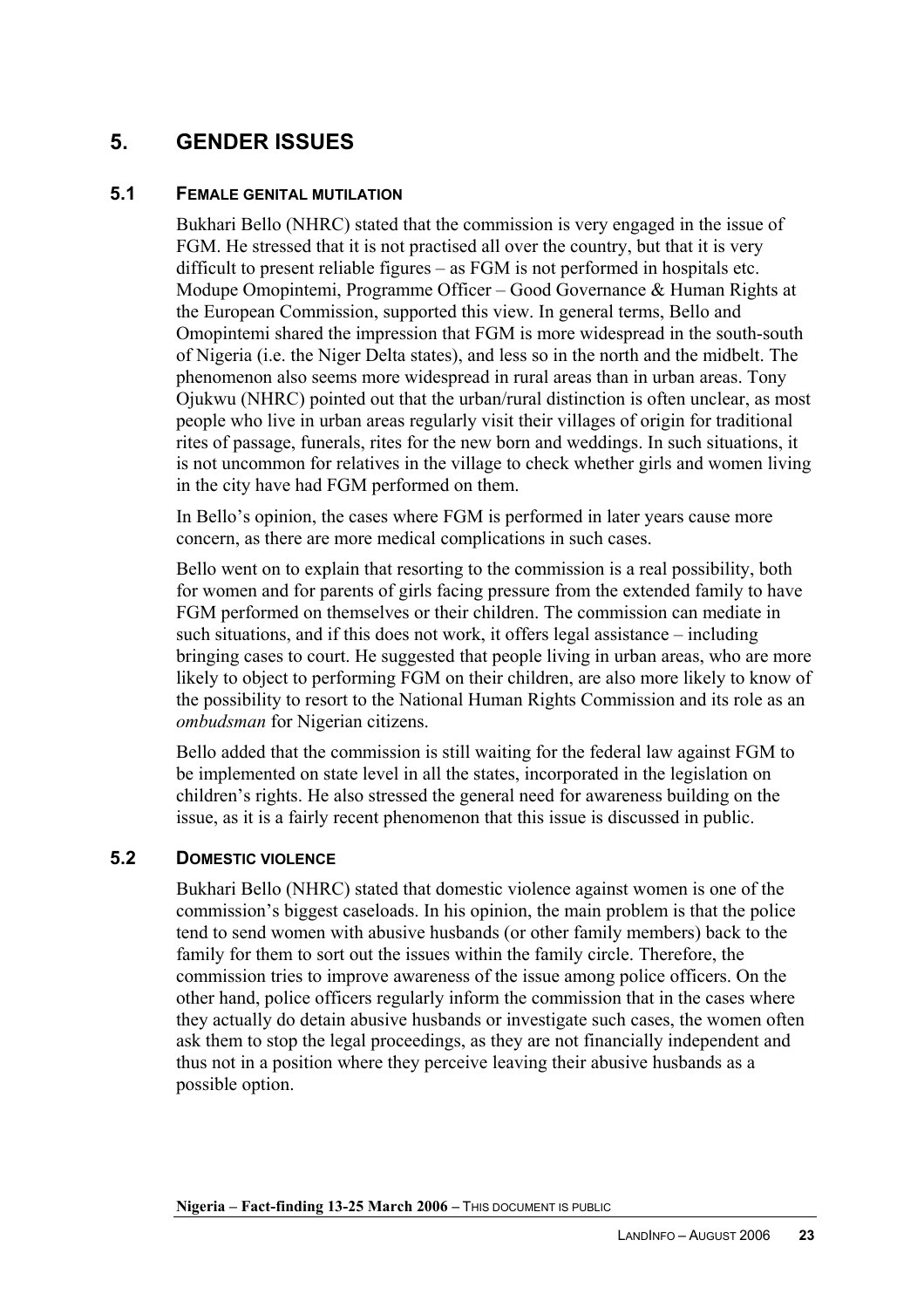Modupe Omopintemi (the European Commission) stated that an abused woman's family may intervene on her behalf, even beat up a violent husband, and that the church could also be of assistance. The police, on the other hand, will often dismiss such cases as matters to be dealt with within the family.

#### **5.3 SEXUAL HARASSMENT OF FEMALE STUDENTS**

According to Modupe Omopintemi (the European Commission), sexual pressure against female students from teachers and lecturers is common, mainly in universities and colleges, but it also takes place in secondary schools. Prostitution among female students also seems to be increasing. This view finds support both in the local press and in academic research on the issue.<sup>25</sup>

Nigeria – Fact-finding 13-25 March 2006 – THIS DOCUMENT IS PUBLIC

 $25$  For an informal report on this issue, see Hoyle 2005. For academic research, see Ladebo 2003.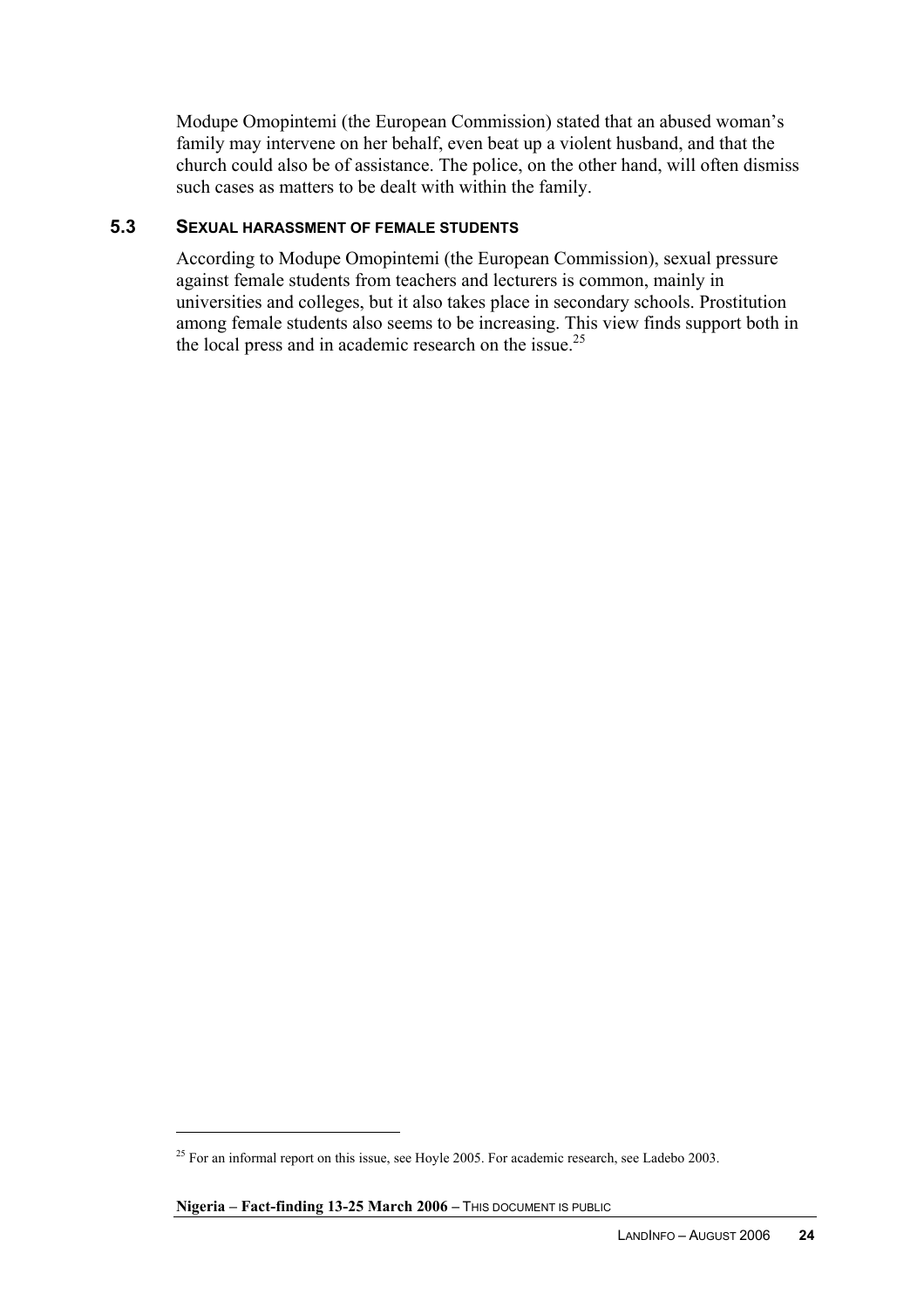## **6. HEALTH ISSUES**

Health issues are rarely the sole basis for asylum claims, but are important when it comes to humanitarian considerations in such cases. During the fact-finding to Nigeria, the delegation visited two hospitals in Abuja – the private institution Abuja Clinics, and the public Asokoro Districs Hospital – to get an impression of the facilities available.

A third world country like Nigeria has great challenges in the health sector. Basic health care is still not generally available in all rural areas, and infectious diseases like HIV/Aids and tuberculosis are affecting large numbers of people. Professor Abengowe stated that infant mortality rates and life expectancy rates are improving, but as a result, people fall sick with other diseases instead of infections – chronic, non-communicable conditions like cancer, diabetes, hypertension and heart conditions are on the increase. As the health care so far has had a focus on infectious disease, the changing situation presents a challenge in training medical personnel to deal with these changes.

### **6.1 GENERAL HEALTH CARE**

Dr Ambrose Awogu (Abuja Clinics) stated that a health insurance scheme is being implemented which eventually will benefit many people. However, there is still a long way ahead, and the coverage of the scheme is limited. For the elite living in politically important cities (i.e. the federal capital Abuja, state capitals and cities with university hospitals), the health care situation has improved over the last years. Here they can find university hospitals and private clinics of such a standard that fewer wealthy people choose to go abroad for treatment than before.

Dr. Michael Aghahowa, Senior Consultant Surgeon and Chairman at Asokoro District Hospital in Abuja, informed us that all 774 local government areas of Nigeria has a general hospital, but that the standard may vary. Most states have one so-called second level general hospital of some 5-600 beds, serving the whole state (the federal district of Abuja has several smaller ones instead of one large).

#### **6.1.1 Tuberculosis**

Professor Abengowe stated that effective treatment for tuberculosis is available in Nigeria, but this depends on patients actually being diagnosed with the disease. Many people have tuberculosis without being diagnosed, which has consequences for their own health and causes a spreading of the disease. Tuberculosis is one of the most threatening infections for Nigerians living with HIV/AIDS (see section 6.2 below).

### **6.1.2 Sickle cell anaemia**

Sickle cell anaemia is an inherited disease especially common in West and Central Africa, including Nigeria. Professor Abengowe stated that public health care facilities in urban areas generally have sufficient resources to provide necessary treatment. In rural areas, the situation is more difficult, but also here the standards are improving.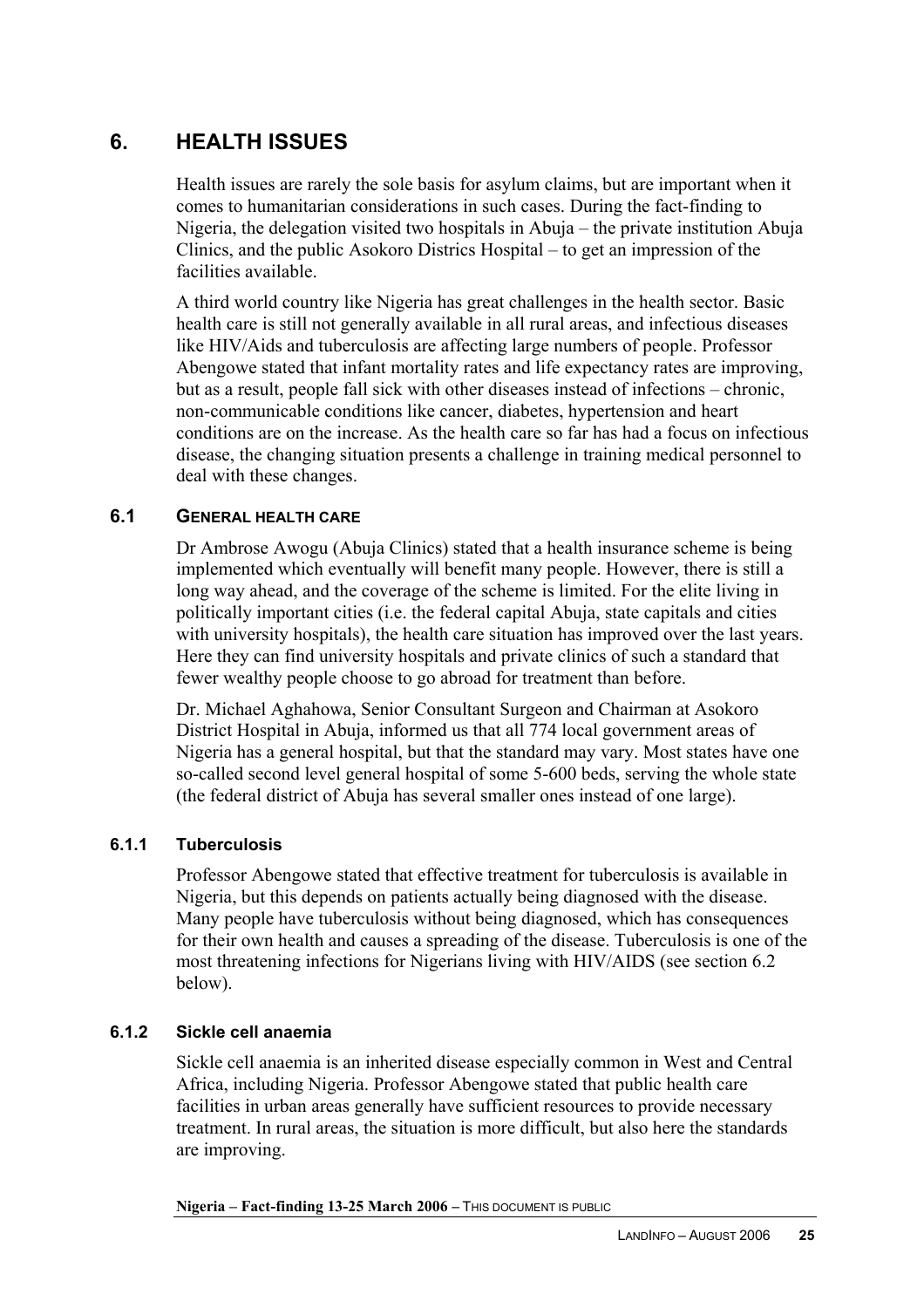#### **6.1.3 Facilities for children with learning disabilities**

According to professor Abengowe, the facilities available for children with all sorts of learning disabilities (autism and down's syndrome were mentioned) are extremely limited in Nigeria, even in private health care institutions in Abuja and Lagos. In some cases, someone working in a university clinic might take a special interest, but s/he would have few resources available to do something for the child. «Poor people simply deal with such situations themselves, whereas some of the well-to-do will possibly send them abroad for treatment.» He went on to say that missionaries can sometimes offer help, and there are some homes for such children: «Compared to the size of the population, however, it's a drop in the ocean. It is not unheard of that these children are abandoned by their parents, but fortunately, people are generally accommodating towards people with mental disabilities.»

Dr Ambrose Awogu (Abuja Clinics) stated that «these kinds of afflictions are not a priority in a third world country which is struggling to provide basic health care to its population».

### **6.1.4 Mental health**

According to Dr Ambrose Awogu (Abuja Clinics), the situation for the mentally ill is bad. The resources available in Nigeria are very limited, and there are few professionals with the appropriate background. There are only five functioning psychiatric hospitals, and people from all over the country go there to have their relatives admitted. Professor Abengowe emphasised the crowded conditions resulting from this situation, making the staff overworked and less efficient.

#### **6.1.5 Geriatric care**

According to Dr Ambrose Awogu (Abuja Clinics), there is a general lack of facilities for geriatric care in Nigeria.

### **6.2 HIV/AIDS**

 $\overline{a}$ 

### **6.2.1 Prevalence and affected groups**

The estimated adult HIV/AIDS prevalence rate for Nigeria is 5,4 %, which means some 3.6 million Nigerians are living with HIV. This means only South Africa and India has a larger effective number of people living with HIV/AIDS than Nigeria in the world.  $26$ 

Professor Babatunde Osotimehin of the National Action Committee on AIDS (NACA) stated that sex workers and long transport drivers are among the main risk groups for HIV. Mother to child-transmission also remains a big challenge, according to professor Abengowe, but in his opinion, contaminated blood is no longer an important source of HIV infection. Blood screening has improved, but not all blood is screened the way it should.

<sup>26</sup> Data published by UNAIDS in December 2005, available at http://www.globalhealthfacts.org/country.jsp?c=162&sn=1 [accessed 4 May 2006].

**Nigeria – Fact-finding 13-25 March 2006** – THIS DOCUMENT IS PUBLIC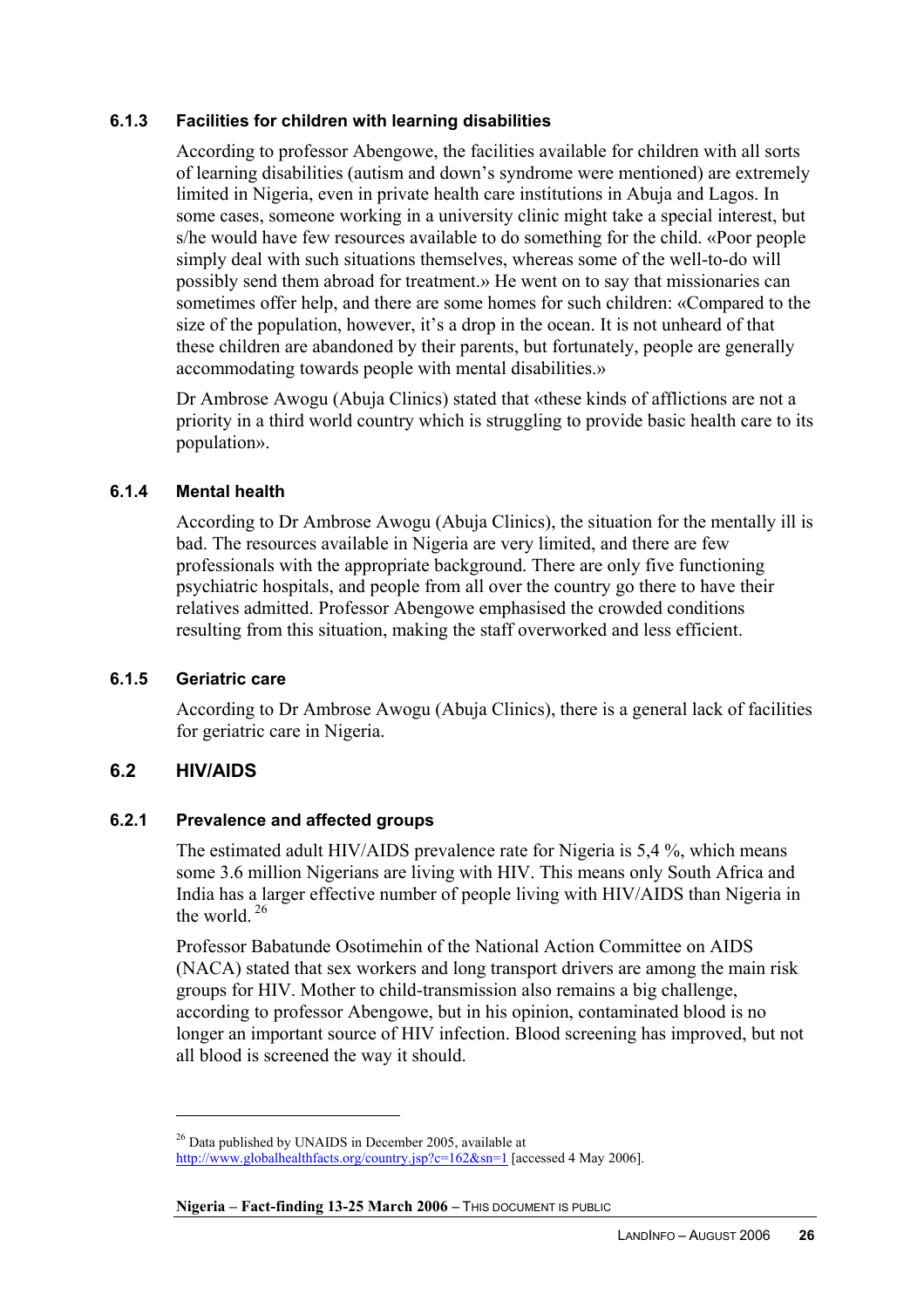According to professor Osotimehin (NACA), some regions in Nigeria are worse hit than others, but it is difficult to get a clear picture. Women are generally harder hit than men, but due to extensive internal migration, the difference between rural and urban areas is negligible in his opinion.

Condom use is increasing, professor Osotimehin (NACA) pointed out, and there are indications that young people are postponing their sexual debut (resulting in fewer teenage pregnancies and abortions, as well as lower rates of other sexually transmitted diseases among the young).

### **6.2.2 Government focus on the HIV/Aids situation**

The government focuses its efforts on HIV/AIDS through the National Action Committee on AIDS (NACA). Professor Osotimehin (NACA) stated that their efforts include an aggressive prevention strategy, as well as consciousness building work to overcome stigma and promote the issue that HIV is a big problem for Nigerian society. As he said, «prevention is the key to the issue, in my opinion». One important focus is the education sector, with i.e. developing an appropriate curriculum to inform children about the issue before they become sexually active.

Professor Osotimehin (NACA) stated that «I must stress that the health care system here is not like in Norway, but when that is said, we will not abandon our own. We are providing adequate access [to necessary treatment for HIV/AIDS], and we struggle to make it universal.»

## **6.2.3 Availability of subsidised treatment**

From 2006, treatment with antiretroviral drugs (ARVs) for people living with HIV/AIDS in Nigeria is free. Professor Osotimehin (NACA) estimated that such treatment is currently available at some 75 sites, and programs are also run in an additional 25 sites through US government aid. According to an article in The Guardian, «[some] people still pay for their drugs at some treatment sites» (Olawale 2006). The article furthermore stated that only some 40 000 of more than three million estimated HIV-positive Nigerians are currently being treated with ARVs, but that many patients have developed resistance to one or several of the ARVs available.

According to professor Osotimehin (NACA), the free treatment includes several combination antiretroviral drugs, so that patients who do not respond to one treatment or who are developing resistance are offered another. Medical follow-up is included, as is treatment for opportunistic infections that HIV-positive people are vulnerable to – typically diarrhoea, pneumonia, yeast infections, malaria and tuberculosis. He stated that only 15-20 % of HIV-positive patients need antiretroviral treatment.

The focus article in *The Guardian* mentioned above raises several important issues concerning the situation of HIV-positive Nigerians – especially the availability of laboratory tests involved in monitoring such patients. In this article, a senior research fellow at the Nigerian Institute of Medical Research, Dr. Dan Onwujekwe, stressed the following: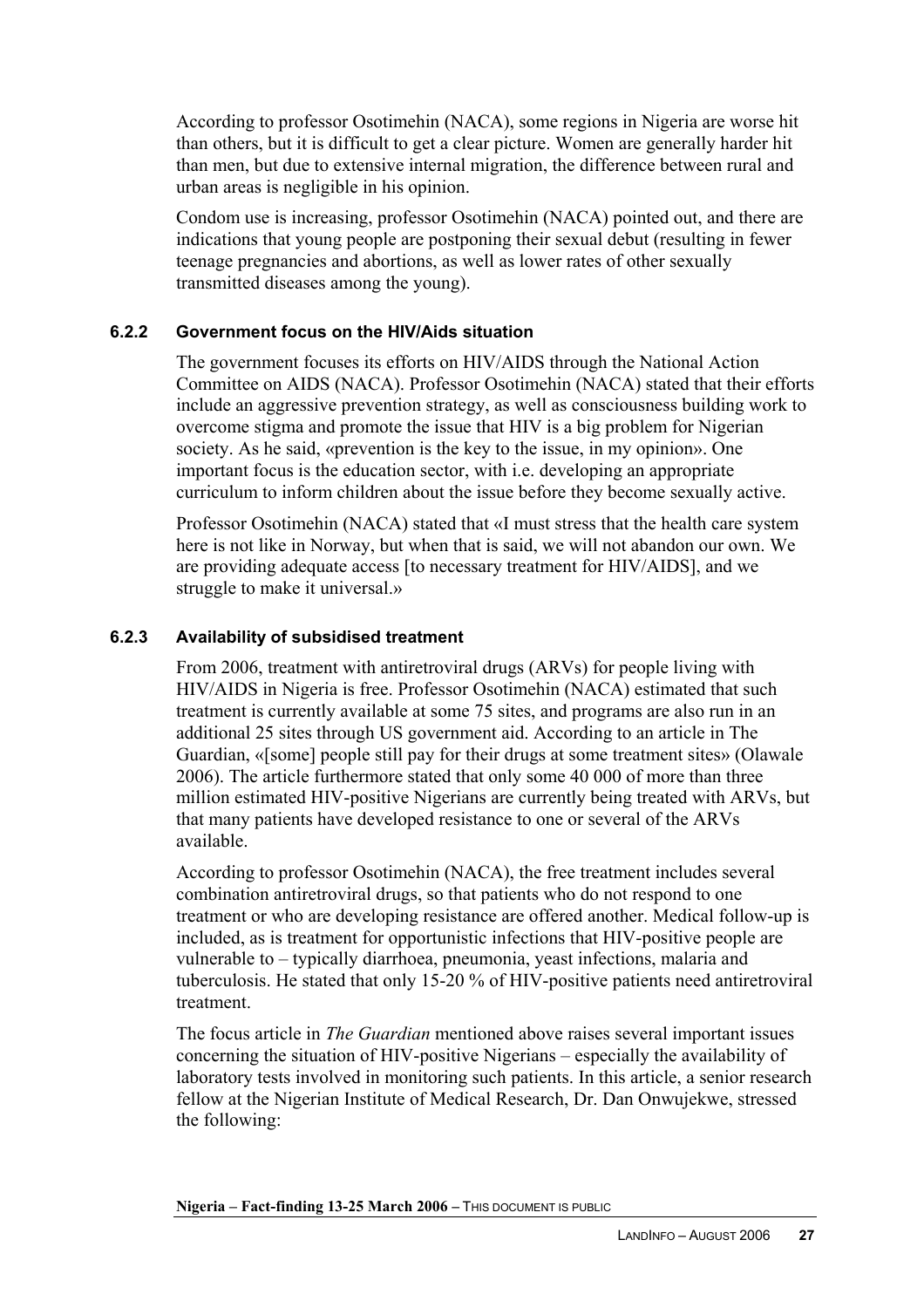*«It is not all about free drugs. You have to do laboratory tests at base line before you place the patient on treatment. This enables the doctor [to] assess the patient's immunity level, as not every infected person would need ARV. You could therefore do the CD4 count, the virology test to determine the viral load and also some haematology tests to ascertain whether the patient is anaemic. There is also the need to check the kidney and liver functions since all these organs would help him or her manage the drugs.»* 

*(…)* 

*He also spoke of some monitoring tests, which ordinarily ought to be conducted monthly but [are] carried out every three or six months. They help to determine viral load, CD4 count and response to drugs.* 

*Unfortunately, most [people living with HIV/AIDS] cannot afford to run these routine tests due to cost except at a few treatment sites where there is free, comprehensive treatment.* 

*The researcher shed more light on consequences of not carrying out these monitoring tests. «Where these tests are not run, we will not be able to detect virological failure, for instance. That is, a person may look robust and healthy but you may not know that the drugs are not helping him or her. Sometimes before clinical failure is discovered, it may be too late. It is from the result of the test that you know whether some people need a drug-switch because most of the time, virological failure occurs before clinical failure.»* 

*(…)* 

*Onwujekwe warned against the tendency among health planners to say that the tests are not necessary and so should be skipped, as they are too expensive.* (Olawale 2006)

The monthly tests mentioned above are often not included in the government sponsored treatment, and can come at considerable cost for the patients – according to the article, the price for one such test is N10 000 (approx.  $\epsilon$ 61).

Another problem brought up in this article, is that for the moment, ARV treatment is only available at tertiary level health institutions, i.e. teaching hospitals and large state hospitals. This means that people living a distance away from such hospitals must cover sometimes substantial costs for regular trips to the hospital for treatment and check-ups. According to the article, only 25 of Nigeria's 36 states (plus the federal territory of Abuja) have treatment sites – more than ten in Abuja alone, and five in Lagos.

## **6.2.4 Availability of antiretroviral drugs**

According to professor Abengowe, antiretroviral drugs are mostly still imported to Nigeria, and expensive (even though the country has access to generic antiretrovirals). *ThisDay* reported on 24 March 2006 that the generic antiretroviral drug Archivir is now in production by the local company Archy Pharmaceuticals (Ibiam 2006), and professor Osotimehin (NACA) confirmed this.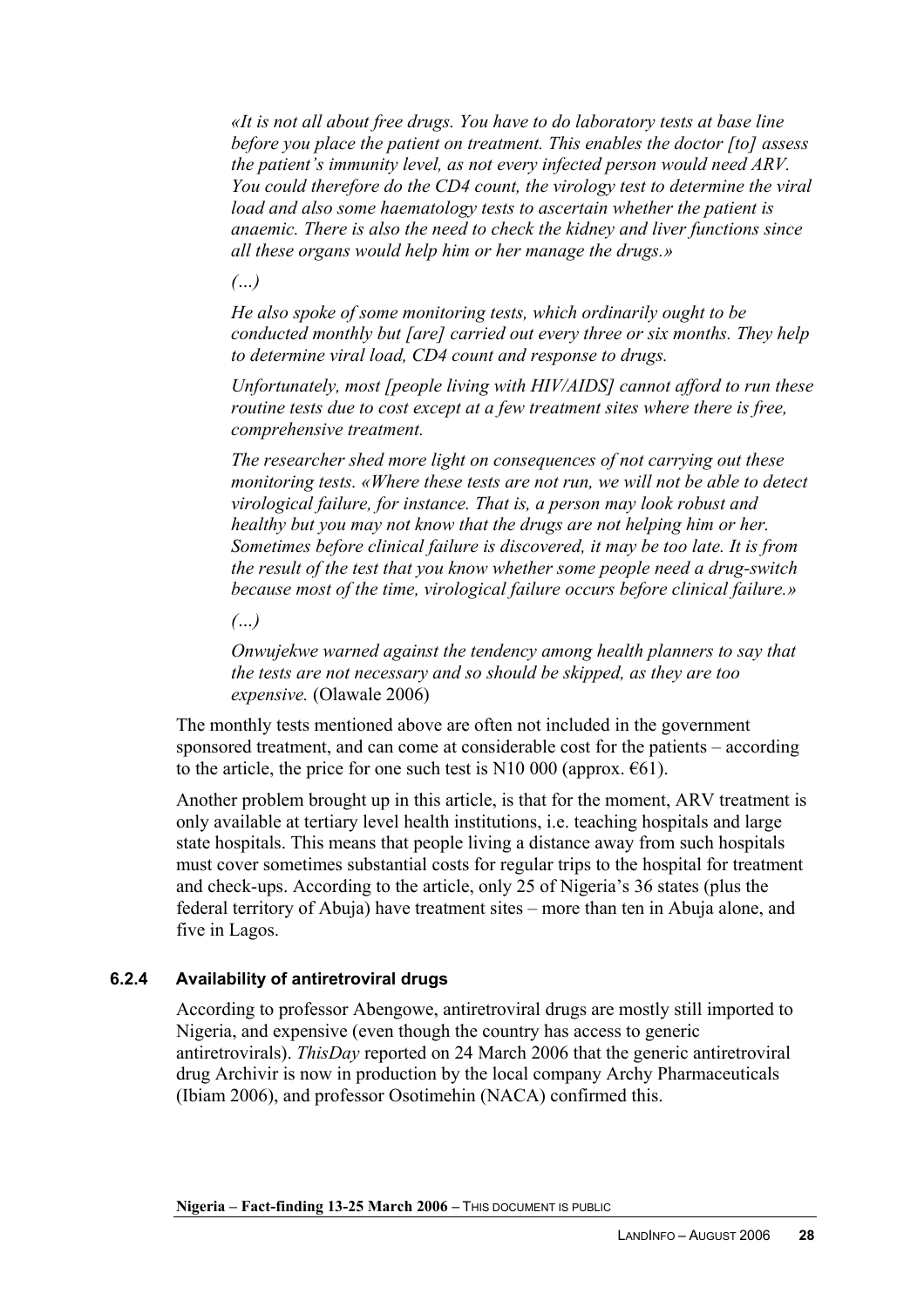### **6.3 OTHER HEALTH SECTOR CHALLENGES**

#### **6.3.1 Health personnel brain drain**

Brain drain is a considerable problem in the health sector in African countries in general, and Nigeria is no exception.<sup>27</sup> Professor Abengowe stated that a lack of facilities and resources available in the local health sector (which creates inadequate working conditions and few possibilities to keep up to date) as well as low salaries are important causes for this problem.28 English-speaking countries and the Arab Gulf countries are the main destinations for Nigerian health professionals who choose to emigrate.

#### **6.3.2 Corruption in the health sector**

Corruption is a general problem in the public sector in Nigeria, but according to professor Abengowe, patients having to bribe public health sector staff in order to receive free or subsidised treatment is not a common phenomenon. None of our other sources contradicted this view.

#### **6.3.3 Fake drugs**

The problem of fake drugs is widespread in West Africa, but according to professor Abengowe, there are less fake drugs around in Nigeria than what was the case a few years back. Press reports quoting officials from the Nigerian National Agency for Food and Drug Administration and Control (NAFDAC) support this.<sup>29</sup>

 $27$  See Irin News 2006c.

<sup>&</sup>lt;sup>28</sup> Awofeso 2004 supports this, but also points out unemployment among doctors in Nigeria as a factor.

 $29$  See Irin News 2005b.

**Nigeria – Fact-finding 13-25 March 2006** – THIS DOCUMENT IS PUBLIC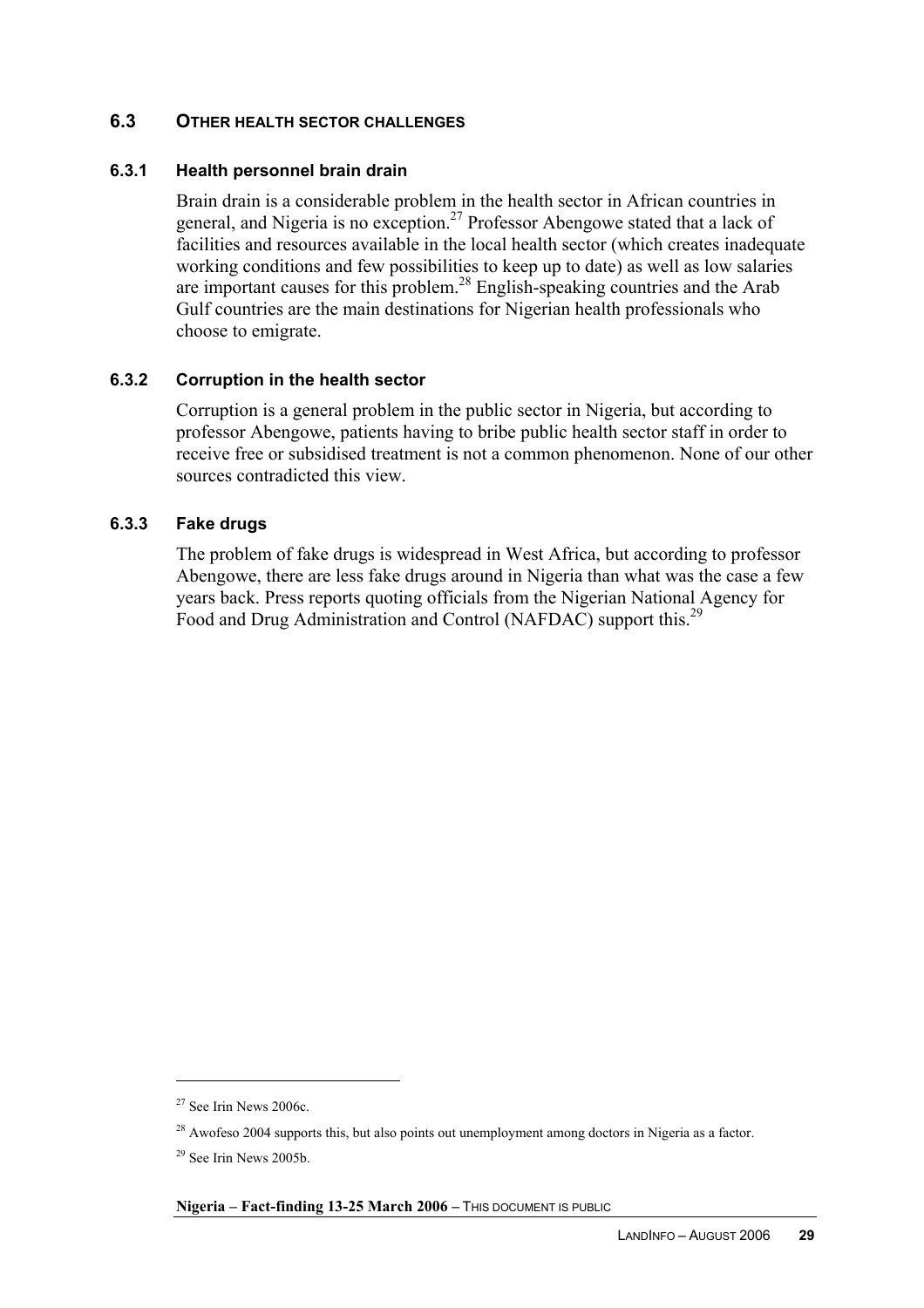# **7. REFERENCES**

## **7.1 SOURCES IN NIGERIA**

### **Governmental Institutions**

Asokoro District Hospital, Abuja

- Dr. Michael Aghahowa, Senior Consultant Surgeon and Chairman
- National Action Committee on AIDS (NACA); Abuja (www.naca.gov.ng)
- Professor Babatunde Osotimehin, Chairman

National Human Rights Commission (NHRC), Lagos (www.nigeriarights.gov.ng)

- Bukhari Bello, Executive Secretary
- Tony Ojukwu, Deputy Director

## **National Non-Governmental Organisations**

Girls Power Initiative (GPI), Benin City

• Grace Osakue, Founder

Women's Consortium of Nigeria (WOCON), Abuja

• Bisi Olateru-Olagbegi

## **International Non-Governmental Organisations**

International Committee of the Red Cross (ICRC), Abuja (www.icrc.org)

• Harald Schmid de Gruneck, Regional Delegate

### **Non-Nigerian Governmental Organisations**

Centers for Disease Control and Prevention (CDC), Global AIDS Program Nigeria, Abuja (www.cdc.gov)

• John F. Vertefeuille, Chief of Party

### **Diplomatic Sources**

Apostolic Nunciature (Vatican Embassy), Abuja

• Archbishop Renzo Fratini, Apostolic Nuncio

Delegation of the European Commission to Nigeria, Abuja (www.delnga.cec.eu.int)

- Marc Fiedrich, Head of Sector Good Governance
- Modupe Omopintemi, Programme Officer Good Governance & Human Rights Royal Norwegian Embassy, Abuja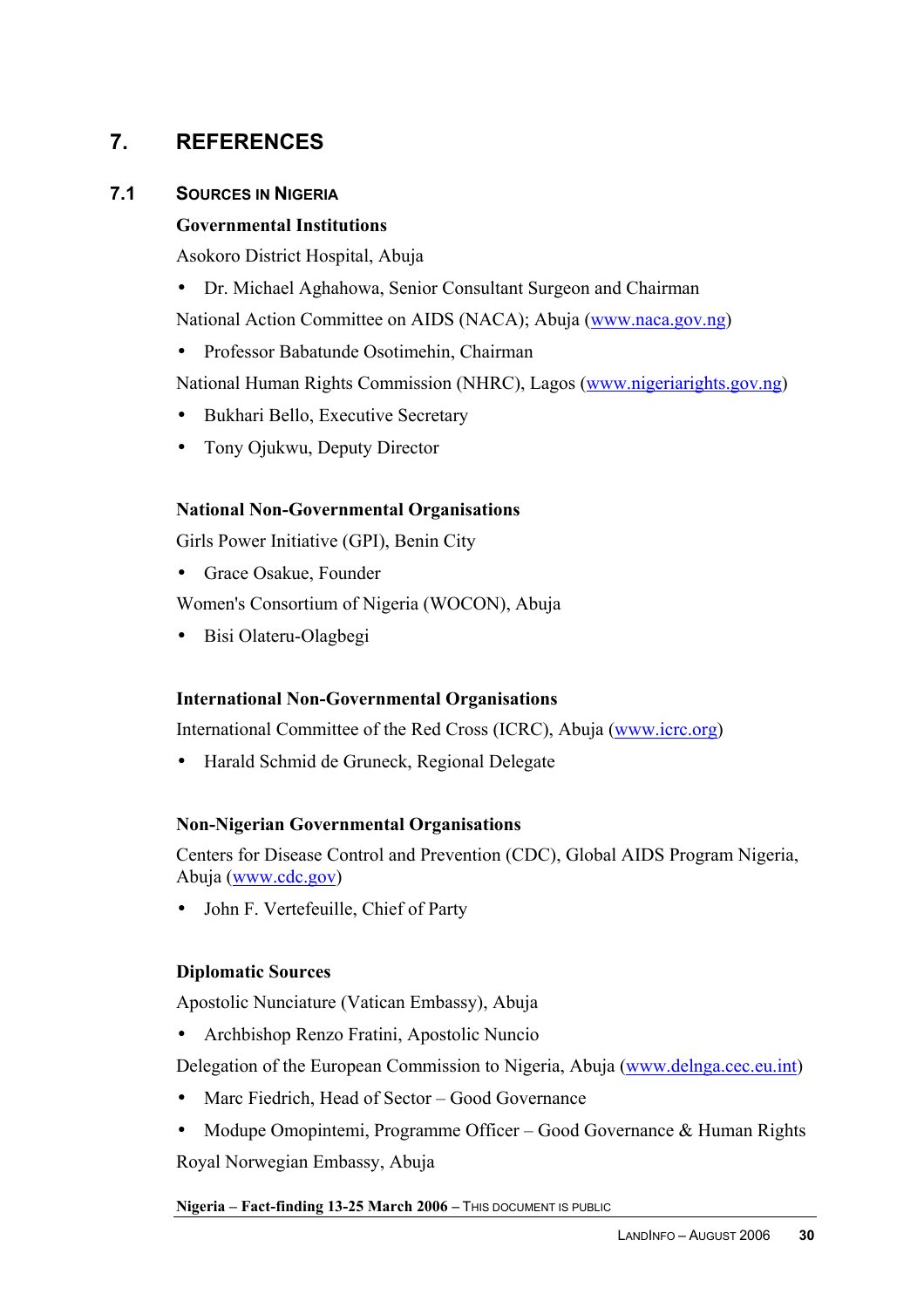- Tore Nedrebø, Ambassador
- Jens Erik Grøndahl, First Secretary Political and Commercial Affairs
- Dag Halvorsen, Head of Chancery
- Nadia E. Johnsen, Visa Officer

Royal Swedish Embassy

• Daina Zaidi, First Secretary – Migration & Consular Affairs

## **UN Agencies**

UNHCR

- Alphonse Malanda, Representative for Nigeria and ECOWAS **UNICEF**
- Ayalew Abai, Representative
- Dr. Robert L. Limlim, Chief Child Protection and Participation Service
- Gbemisola Akinboyo, Project Officer Child Protection

## **Other Sources**

Professor Chim Abengowe, Consultant Physician and Cardiologist, Abuja

Abuja Clinics, Abuja

- Dr Ambrose Awogu, Consultant Peaditrician
- Tonia Emordi, Corporate Relations Officer

Tom Ashby, Reuters Chief Correspondent Nigeria, Lagos

Rosamond O. Bakare, Legal Practitioner, Lagos

Festus Keyamo, Legal Practitioner and Legal Adviser to Movement for the Actualisation of the Sovereign State of Biafra (MASSOB), Lagos

Pastor Dalo Olutayo, Good Tidings Bible Church International, Abuja

## **7.2 WRITTEN SOURCES**

AMNESTY INTERNATIONAL, 2005. *Amnesty International Report 2005*. London: Amnesty International. Available from http://web.amnesty.org/report2005/index-eng [accessed 21 August 2006].

AMNESTY INTERNATIONAL, 2006. *Death sentences and executions in 2005*. London: Amnesty International. Available from http://web.amnesty.org/library/Index/ENGACT500022006 [accessed 21 August 2006].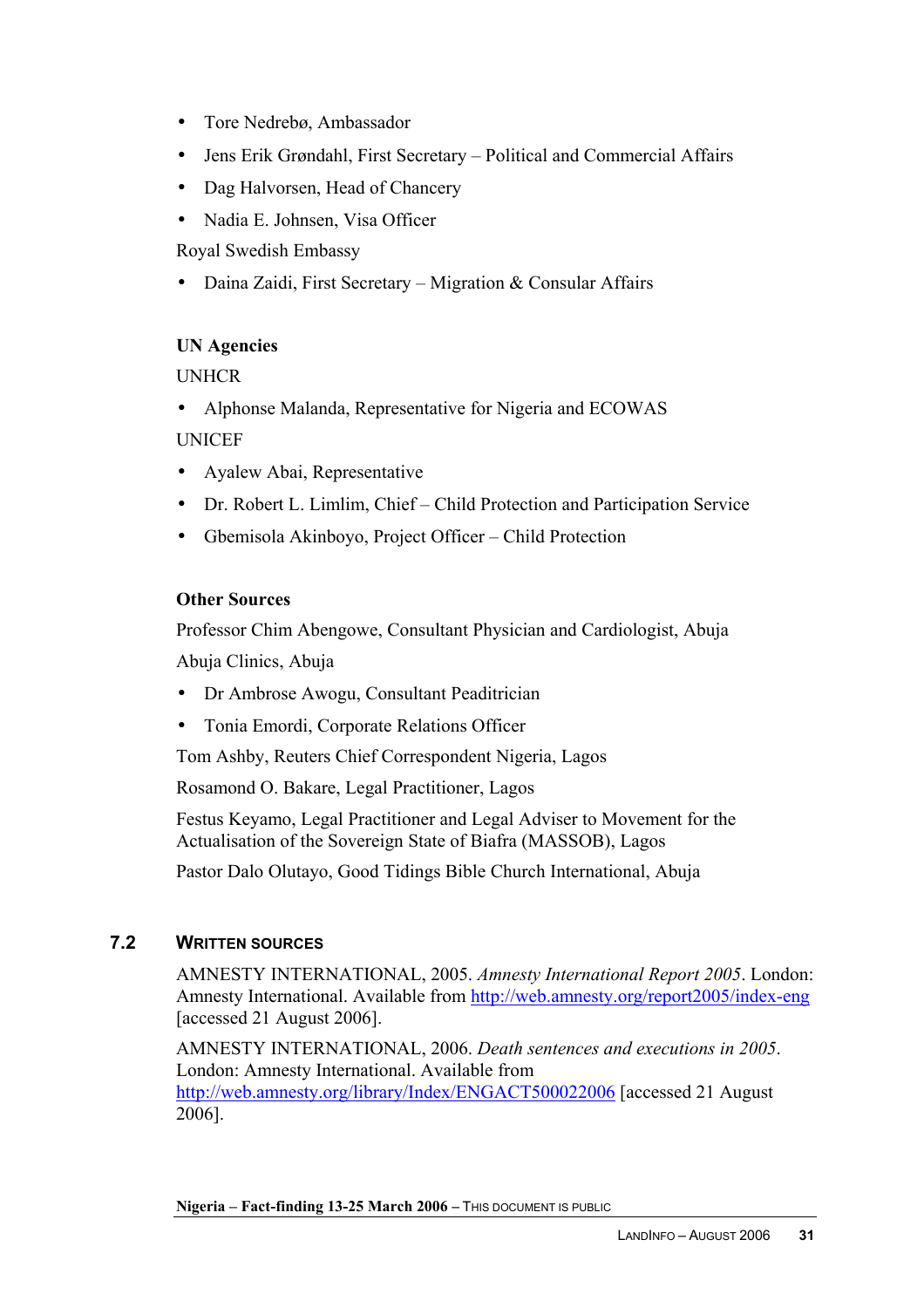ANTHONY, DOUGLAS A., 2002. *Poison and Medicine – Ethnicity, Power, and Violence in a Nigerian City, 1966 to 1986*. Portsmouth, NH: Heinemann.

AWOFESO, NIYI, 2004. *Managing brain drain and brain waste of health workers in Nigeria*. Geneva: Bulletin of the World Health Organization, 4 August. Available from http://www.who.int/bulletin/bulletin\_board/82/stilwell1/en/ [accessed 21 August 2006].

BASTIAN, MISTY, 2001. Modern magics in Nigerian popular media. *In:* MOORE, HENRIETTA L. & TODD SANDERS, eds. *Magical Interpretations, Material Realities – Modernity, Witchcraft and the Occult in Postcolonial Africa*. London: Routledge 2001, 71-96.

BBC, 2006a. Nigeria census officials attacked. *BBC*, 23 March. Available from http://news.bbc.co.uk/2/hi/africa/4837582.stm [accessed 21 August 2006].

BBC, 2006b. Troops deploy across Nigeria city. *BBC*, 19 June. Available from http://news.bbc.co.uk/2/hi/africa/5091274.stm [accessed 21 August 2006].

CARLING, JØRGEN, 2006 (forthcoming). *From Nigeria to Europe – Immigration, Human Smugling and Trafficking*. IOM Migration Research Series. Geneva: International Organisation for Migration.

CRISIS GROUP, 2006. The Swamps of Insurgency: Nigeria's Delta Unrest. Dakar/Brussels: Crisis Group, 3 August. Available from

http://www.crisisgroup.org/library/documents/africa/west\_africa/115\_the\_swamps\_o f insurgency nigeria s delta unrest.pdf [accessed 21 August 2006].

DANISH IMMIGRATION SERVICE, 2005. *Report on human rights issues in Nigeria – Joint British-Danish fact-finding mission to Abuja and Lagos, Nigeria, 19 October to 2 November 2004*. Copenhagen: Danish Immigration Service. Available from

http://www.udlst.dk/english/publications/ThePublications/fact\_finding\_nigeria.htm [accessed 21 August 2006].

EIU, 2006. *Country Report Nigeria May 2006*. London: Economist Intelligence Unit.

ELLIS, STEPHEN & GERRIE TER HAAR, 2004. *Worlds of Power – Religious Thought and Political Practice in Africa*. London: Hurst & Company.

GESCHIERE, PETER, 1997. *The Modernity of Witchcraft – Politics and the Occult in Postcolonial Africa*. Charlottesville, VA & London: University of Virginia Press.

HOYLE, DAN, 2005. *Academic Mercenaries* [online]. San Francisco: AlterNet. Available from http://www.alternet.org/wiretap/23931/ [accessed 21 August 2006].

IBIAM, AGHA, 2006. Minister Launches Locally Produced ARV. *ThisDay*, 24 March.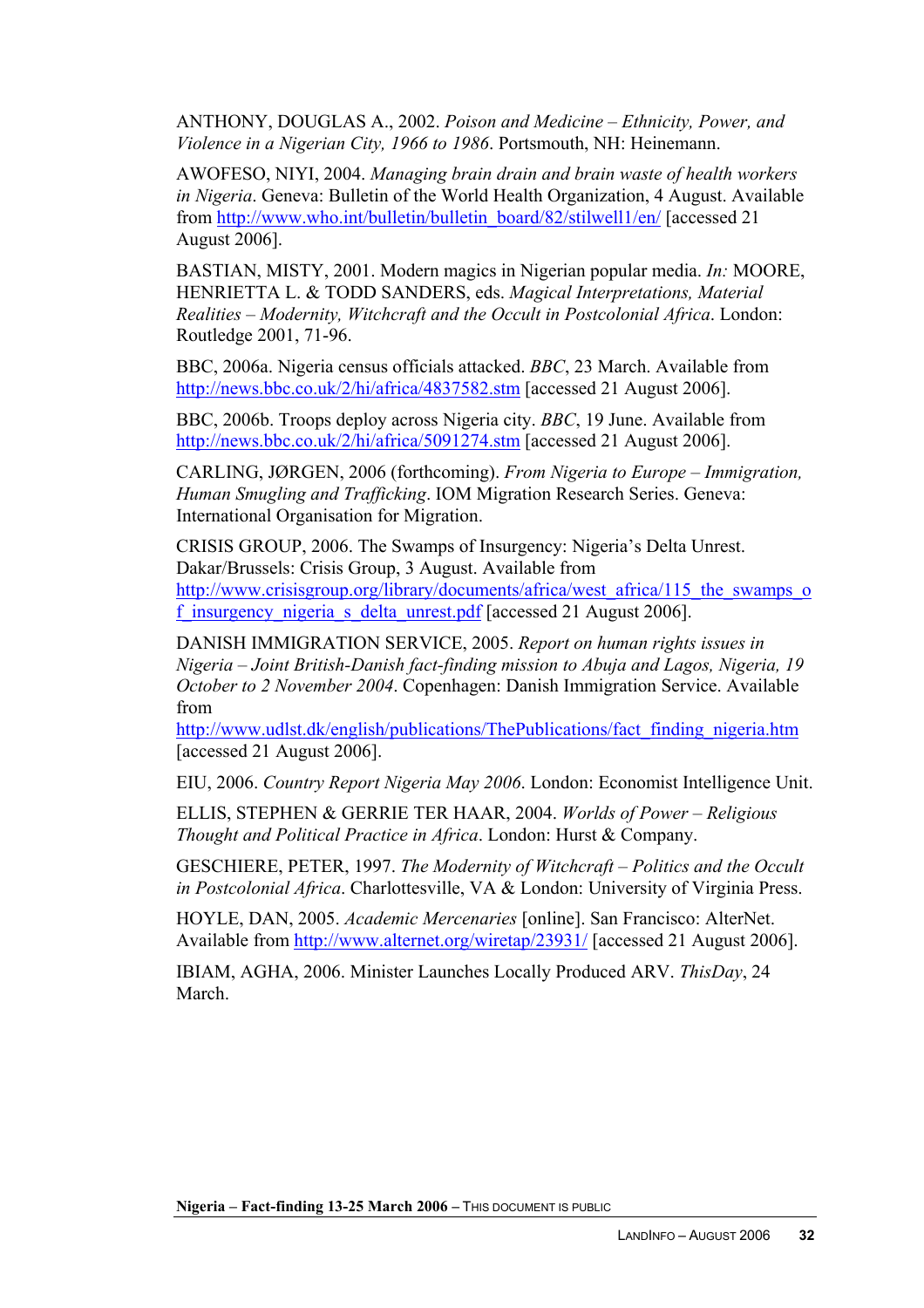IRB (CANADA), 2000a. *NGA34530.E Nigeria: Succession practices for the "Eze" (king) within the Amakor-Nanka community in Anambra State, including whether it is hereditary to the eldest son; rituals performed in the succession ceremonies and whether they could be considered unacceptable for a Christian to perform; consequences to an individual for refusing to accept succession and state protection available*, 12 June. Ottawa: Immigration and Refugee Board. Available from http://www.irb-cisr.gc.ca/en/research/ndp/ref/?action=view&doc=nga34530e [accessed 21 August 2006].

IRB (CANADA), 2000b. *NGA35586.E Nigeria: Follow-up to NGA34530.E of 12 June 2000 on the succession practices for the "eze" (king)*, 27 September. Ottawa: Immigration and Refugee Board. Available from http://www.irbcisr.gc.ca/en/research/ndp/ref/?action=view&doc=nga35586e [accessed 21 August 2006].

IRB (CANADA), 2004. *NGA42747.FE Nigeria: Consequences of refusing a chieftaincy title; state protection available to individuals who refuse this title*, 20 July. Ottawa: Immigration and Refugee Board. Available from http://www.irbcisr.gc.ca/en/research/ndp/ref/?action=view&doc=nga42747fe [accessed 21 August 2006].

IRB (CANADA), 2005. *NGA43278.E Nigeria: Societal and government reaction to student cult activities (2002 - 2004)*, 23 February. Ottawa: Immigration and Refugee Board. Available from http://www.irb-

cisr.gc.ca/en/research/ndp/ref/?action=view&doc=nga43278e [accessed 21 August 2006].

IRB (CANADA), 2006. *Nigeria: National Documentation Package 7 April 2006*. Ottawa: Immigration and Refugee Board. Available from http://www.irbcisr.gc.ca/en/research/ndp/index\_e.htm?id=167 [accessed 21 August 2006].

IRIN NEWS, 2005a. NIGERIA: Planned census facing boycott threats. *Irin News*, 8 August. Available from http://www.irinnews.org/report.asp?ReportID=48498 [accessed 21 August 2006].

IRIN NEWS, 2005b. NIGERIA: Huge gains in battle against fake drugs, government says. *Irin News*, 2 September. Available from http://www.irinnews.org/report.asp?ReportID=48892 [accessed 21 August 2006].

IRIN NEWS, 2006a. NIGERIA: Landmark census dogged by old suspicions. *Irin News*, 21 March. Available from

http://www.irinnews.org/report.asp?ReportID=52354 [accessed 21 August 2006].

IRIN NEWS, 2006b. NIGERIA: Deaths, delays and disruptions mar national census. *Irin News*, 23 March. Available from

http://www.irinnews.org/report.asp?ReportID=52406 [accessed 21 August 2006].

IRIN NEWS, 2006c. AFRICA: Health worker migration – can it be stemmed? *Irin News*, 7 April. Available from http://www.irinnews.org/report.asp?ReportID=52694 [accessed 21 August 2006].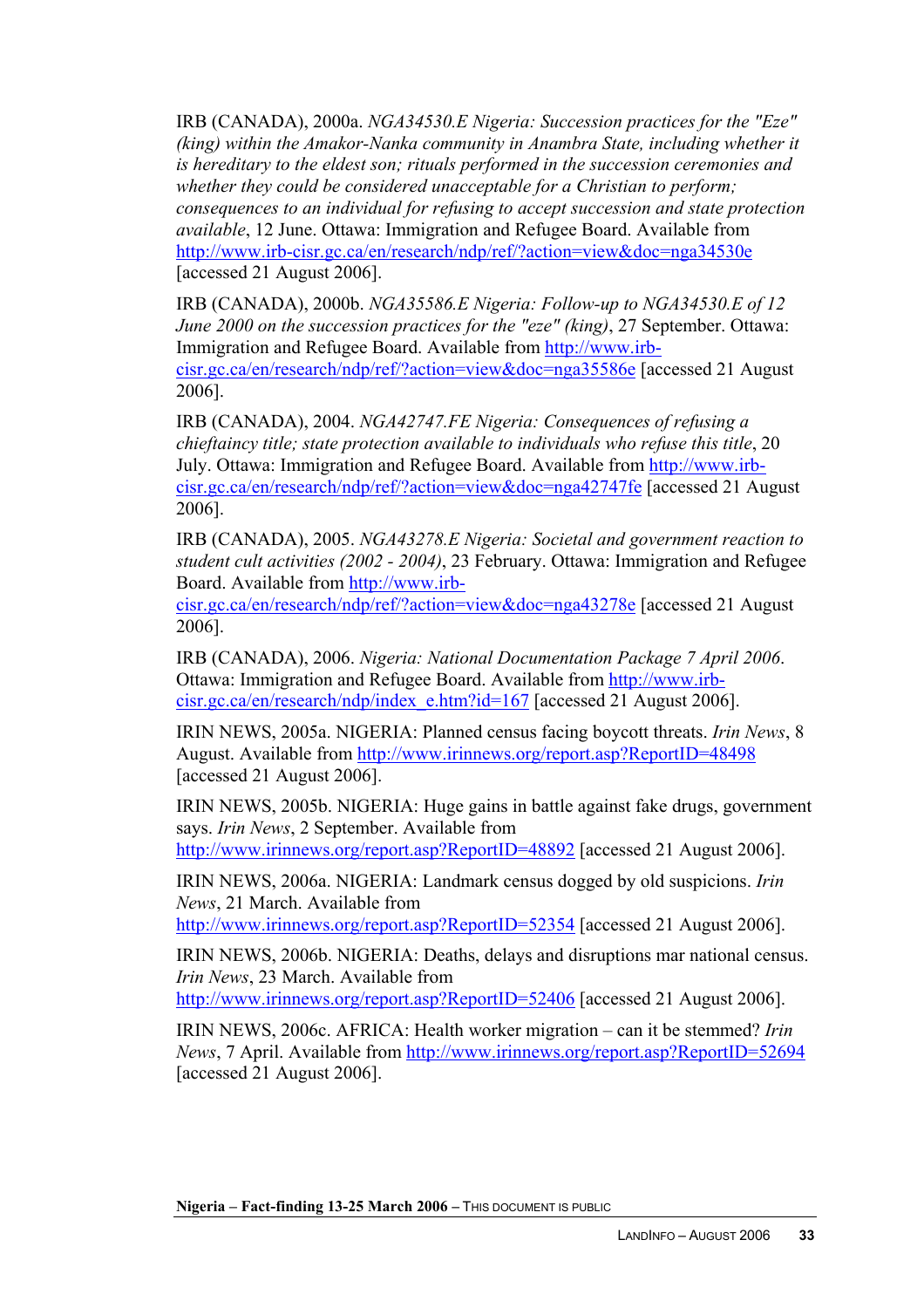LADEBO, OLUGBENGA JELIL, 2003. Sexual Harassment in Academia in Nigeria: How Real? *African Sociological Review*, 7 (1). Available from http://www.codesria.org/Links/Publications/asr7\_1full/research\_reports.pdf [accessed 21 August 2006].

LARKIN, BRIAN, 2001. *Video Awudjo! Popular Video Film in the AFF/NY 2001 Festival*. Available from http://www.africanfilmny.org/network/news/Rlarkin.html [accessed 21 August 2006].

LOHOR, JOSEPHINE, 2005. Vice President cautions media over Biafra separatists. *ThisDay*, 9 August. Available from http://www.afrika.no/Detailed/5975.html [accessed 21 August 2006].

MBE, AKOKO ROBERT, 2002. New Pentecostalism in the Wake of the Economic Crisis in Cameroon. *In Nordic Journal of African Studies 11(3): 359-376*. Helsinki: Institute for Asian and African Studies, University of Helsinki. Available from http://www.njas.helsinki.fi/pdf-files/vol11num3/mbe\_02.pdf [accessed 21 August] 2006].

MFA (NETHERLANDS), 2005. *Algemeen Ambtsbericht Nigeria, september 2005*. The Hague: Ministry of Foreign Affairs, Directie Personenverkeer, Migratie en Vreemdelingenzaken, afdeling Asiel- en Migratiezaken. Available in Dutch from http://www.minbuza.nl/default.asp?CMS\_TCP=tcpAsset&id=E7C186700CB24A7F 90BDB194B0688479X1X57433X45 [accessed 4 July 2006].

OJO, MATTHEWS A., 2004. Pentecostalism, Public Accountability and Governance in Nigeria. In workshop on Pentecostal-Civil Society Dialogue on Public Accountability and Governance, 18 October 2004 Lagos. Available from http://www.boellnigeria.org/documents/Matthew%20Ojo%20- %20Pentecostalism,%20Public%20Accountability%20and%20Governance%20in%2 0Nigeria.pdf [accessed 21 August 2006].

OLAWALE, RONKE, 2006. HIV/AIDS: Race against odds. *The Guardian*, 23 March.

OLUKOYA, SAM, 2004. Cult Students Control the Campus, their Parents Run Nigeria. *Inter Press Service*, 24 April. Available from http://www.ipsnews.net/interna.asp?idnews=23461 [accessed 21 August 2006].

ROTIMI, ADEWALE, 2005. Violence in the Citadel: The Menace of Secret Cults in the Nigerian Universities. *In Nordic Journal of African Studies 14(1): 79-98*. Helsinki: Institute for Asian and African Studies, University of Helsinki. Available from http://www.njas.helsinki.fi/pdf-files/vol14num1/rotimi.pdf [accessed 21 August 2006].

SANDERS, TODD, 2001. Save our skins – Structural adjustment, morality and the occult in Tanzania. *In:* MOORE, HENRIETTA L. & TODD SANDERS, eds. *Magical Interpretations, Material Realities – Modernity, Witchcraft and the Occult in Postcolonial Africa*. London: Routledge 2001, 160-183.

SKOGSETH, GEIR, 2004. *Report from a fact-finding trip to Nigeria (Abuja, Kaduna and Lagos) 23-28 February 2004*. Oslo: Norwegian Directorate of Immigration (UDI) 2004. Available from http://www.landinfo.no/asset/53/1/53\_1.pdf [accessed 21 August 2006].